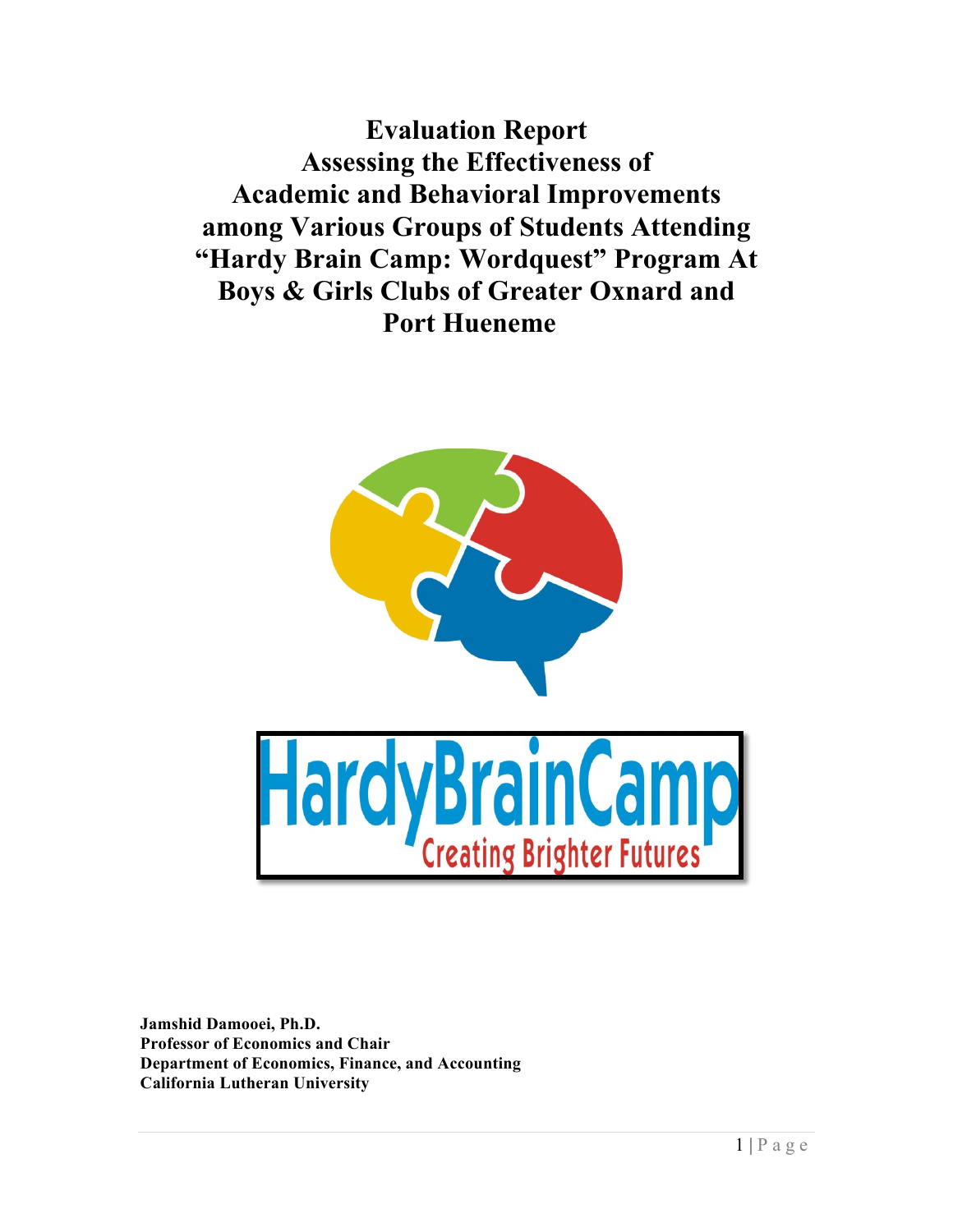# **Acknowledgements**

I want to recognize the pivotal role and the enormous contribution of Ms. Sherrie Hardy in helping me in every step of this evaluation and preparation of this report. I also would like to express my sincere appreciation for the hard work of her colleagues in gathering the needed information and conducting the necessary surveys for collecting the required data.

I would like to express my appreciation for the help of my research assistant, Mr. Ruslan Korchagin, M.B.A. and M.S.I.S.T for his valuable and hard work in processing the gathered data and preparing them for analyses.

**Jamshid Damooei, Ph.D. Professor of Economics and Chair Department of Economics, Finance, and Accounting California Lutheran University Tel: (805) 493-3357 Damooei@callutheran.edu**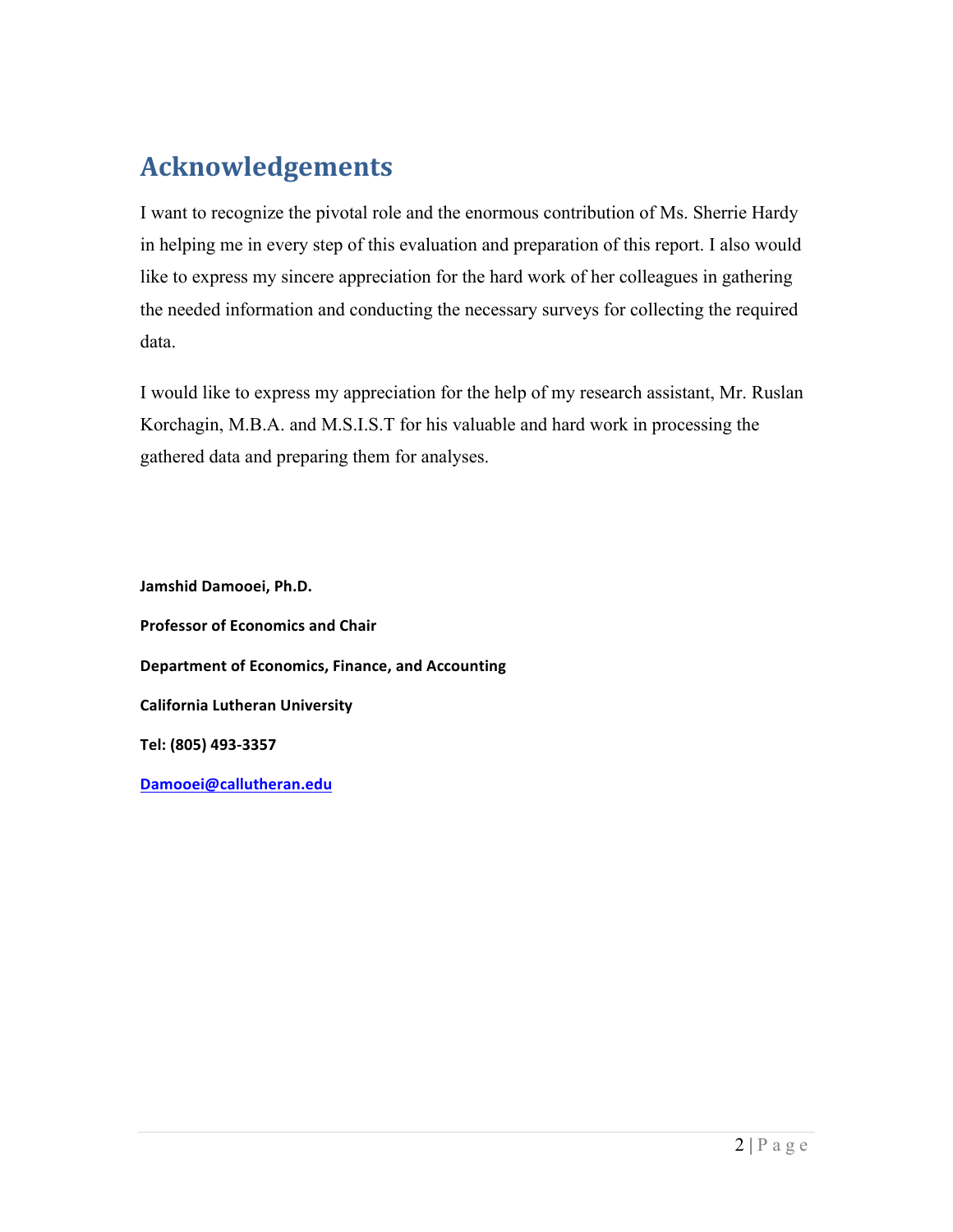# **Table of Contents**

| 1  |                                                                   |
|----|-------------------------------------------------------------------|
| 2) | <b>Description of Current Study and Various Components of the</b> |
| 3) |                                                                   |
|    |                                                                   |
|    |                                                                   |
|    |                                                                   |
|    |                                                                   |
|    |                                                                   |
|    |                                                                   |
|    |                                                                   |
| 4) |                                                                   |
|    |                                                                   |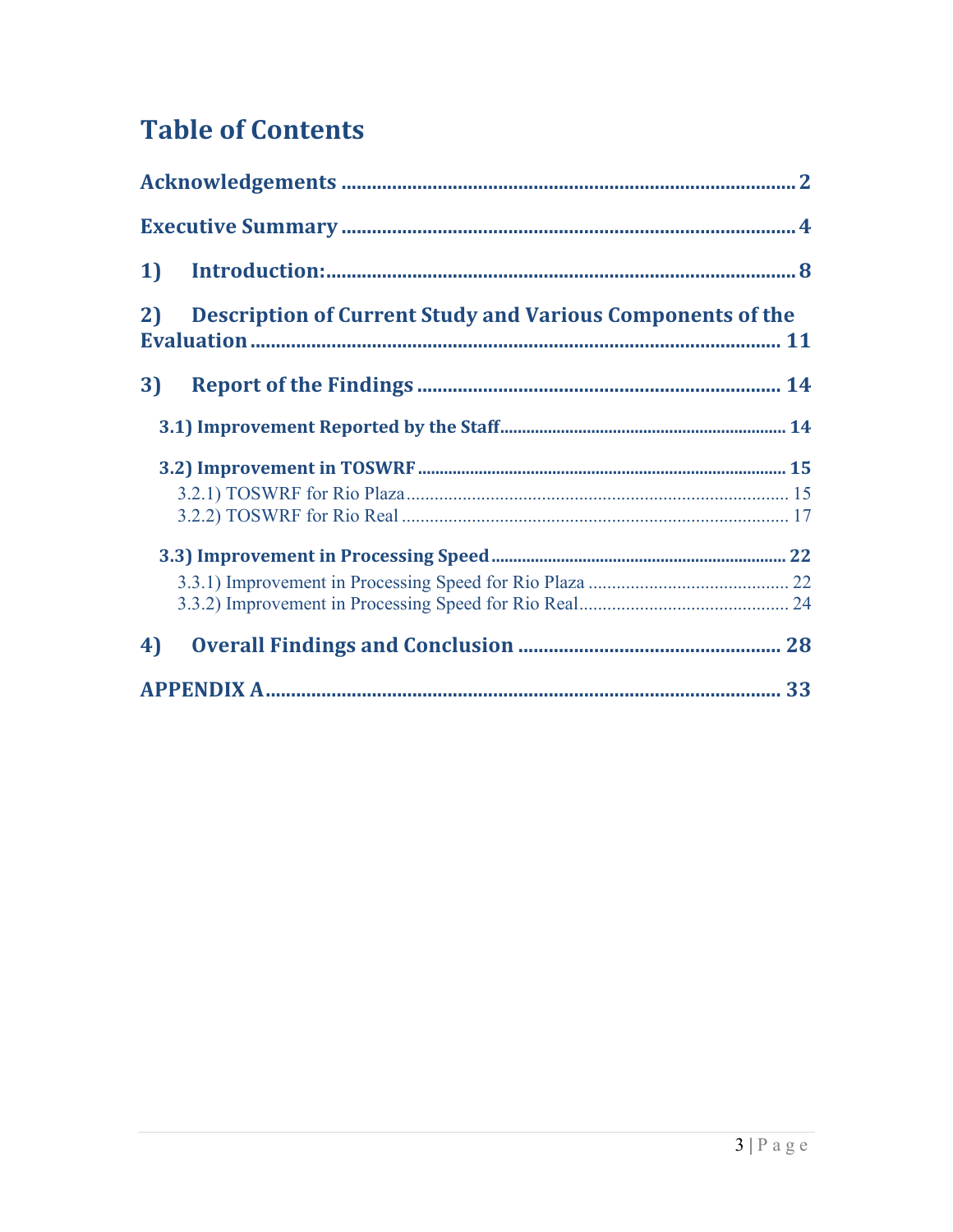## **Executive Summary**

Children struggle in school for many reasons. Slow and/or weak thinking/processing skills cause much of the problems they face. As a consequence it is challenging to complete schoolwork, pay attention, read, and do math. Often, these students receive tutoring or extra help for these visible symptoms - but not for the underlying weak processing/thinking skills that create these problems. When children face such problems they can get frustrated, lose their attention and interest in school and this may push them to misbehave. This creates a vicious cycle and may cause them to fail and lose the golden opportunity of learning at school and becoming successful in their lives as they grow up to adulthood.

The field of Learning Disability (LD) was founded on the assumption that neurobiological factors are the basis of these disabilities. As the field progressed, definitions of LD continued to attribute disabilities in learning to intrinsic (neurobiological) rather than extrinsic (for example, environmental or instructional) causes, even though there was initially no objective way to assess the presence of recognized brain dysfunction.

New scientific studies proved that a large number of children need support in a timely manner to overcome their existing biological and neurological impediments to learning. It became clear that failure to act in the early years of a child's development may create an irreversible condition. The importance of a timely intervention became more obvious in the minds of parents, community leaders and policy makers.

Hardy Brain Camp program provides educational opportunities through its innovative approach and special curriculum to strengthen the core foundation of the brain and create successful learning outcomes. It employs a multisensory method combining visual, auditory, kinesthetic, and cognitive experiences with a timed beat to increase a child's capacity for learning. As a result, children gain a functional, efficient way to process information, and are able to learn and complete their schoolwork much faster. This is a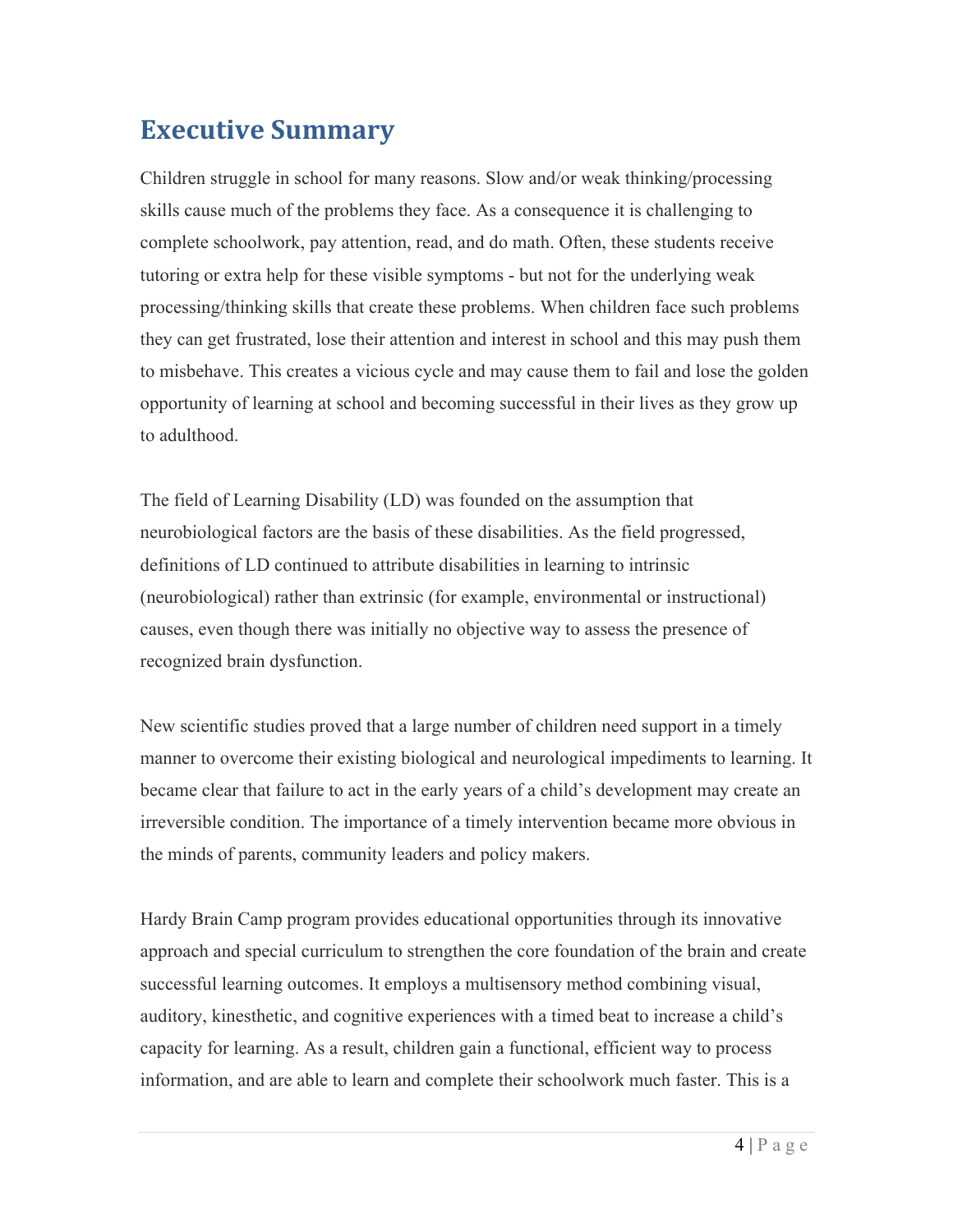unique program and there is nothing similar to it in the existing educational market and environment.

This report presents the findings from sessions, which were completed in over three months from September  $9<sup>th</sup>$  to December 18<sup>th</sup> of 2013. Club members completed 20 sessions. The intervention was designed to improve reading and processing speed using a cognitive reading program presented in a multisensory lesson plan.

All together some 147 students enrolled in the program. Some 114 of them received their training at Rio Real and the remaining 33 were trained at Rio Plaza. Out of the two groups 143 completed their training successfully, which shows a completion rate of 97.3%.

This evaluation provides detailed information and analyses that became available through staff rating and test/evaluation results of various components of the training program. In brief the success of the program is reviewed through three pieces of evaluations as described below:

- Evaluation of staff on how children progressed during the course of the program. The following five areas were evaluated by the staff:
	- o Ability to pay attention and focus
	- o Ability to complete work independently
	- o Ability to follow instructions/directions
	- o Ability to read with less frustration
	- o Self-confidence, Self-esteem

The findings show that students showed improvement in all five areas measured by Likert Scale of 1 to 5 (1= very low, 3 = average, 5 = excellent/high). The rate of improvements showed an increase of 23% to more than 31% in these areas.

· TOSWRF was employed for measuring of word identification and speed (i.e. reading fluency), word comprehension, and general reading ability.. Form A was used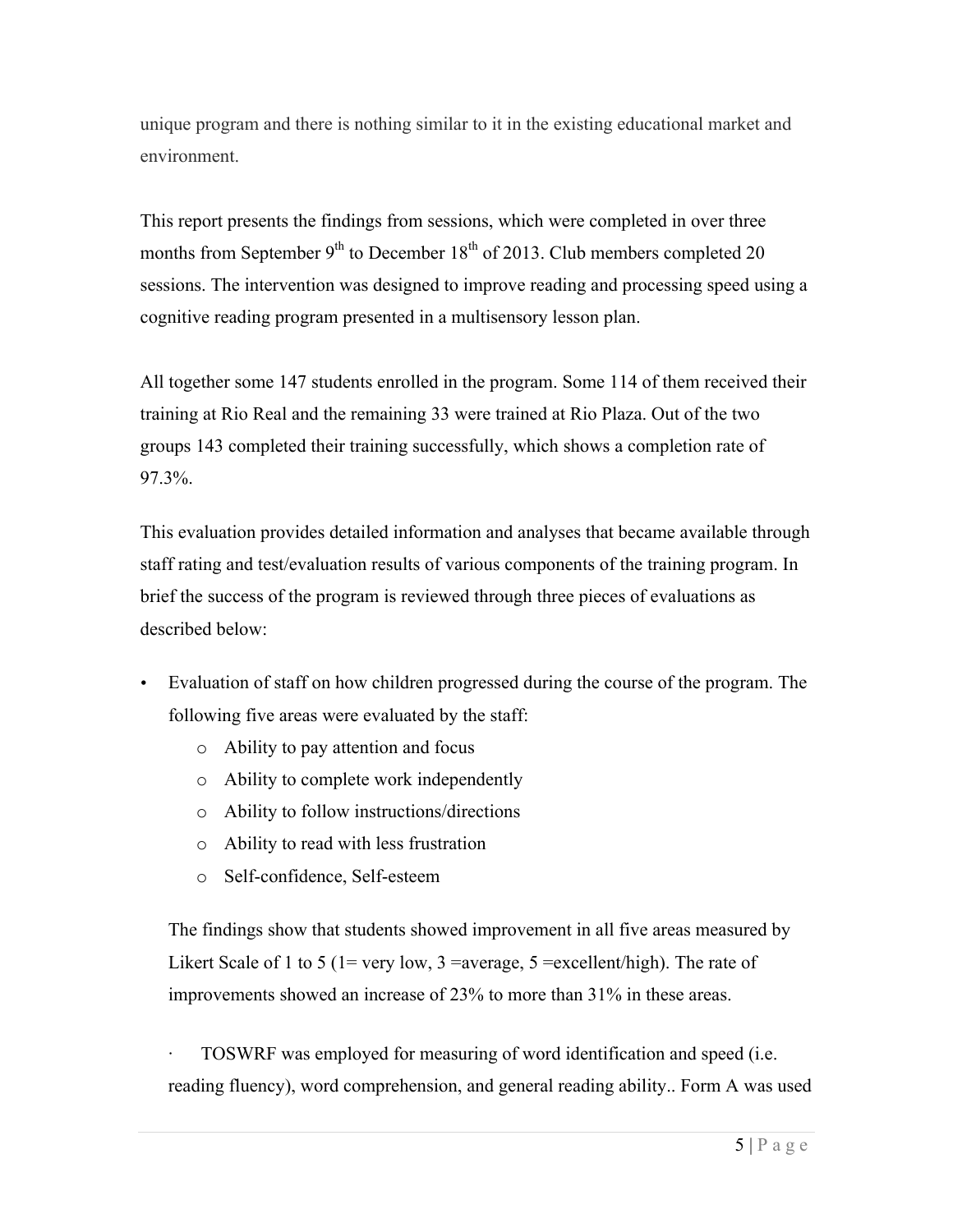for pre-testing and Form B for the post-test. The outcome presented an outstanding level of success for almost every child who participated in the training. The p value computed for all such changes showed that improvements were not due to chance.

· Processing Speed was measured using Woodcock Johnson 3rd Edition Tests of Cognitive Abilities Visual Matching 2 and Decision Speed tests. Processing speed is the speed at which someone can take in information, make sense of it, formulate a response, and output the response. Once again the result in almost every case proved that improvements occurred. The zero value of p value proved that changes were not due to chance.

Details of data and analyses of the report can be seen in the text of this report. The outcome of the surveys/evaluations and basic data are presented in Appendix A.

Based on the information gathered from pre/post assessment of the children who went through the training the following outcomes have been achieved and documented.

Summary of Findings from Staff Assessment:

- · Ability to read with less frustration increased 26.8%
- · Ability to follow instructions/directions improved 23.3%
- · Ability to pay attention and focus improved 25.2%
- · Ability to complete work independently improved 23.7%
- Self-confidence and self-esteem increased 31.1%

**Findings from information gathered from TOSWRF and Processing Speed (Woodcock Johnson 3rd Edition Tests) present the following results:**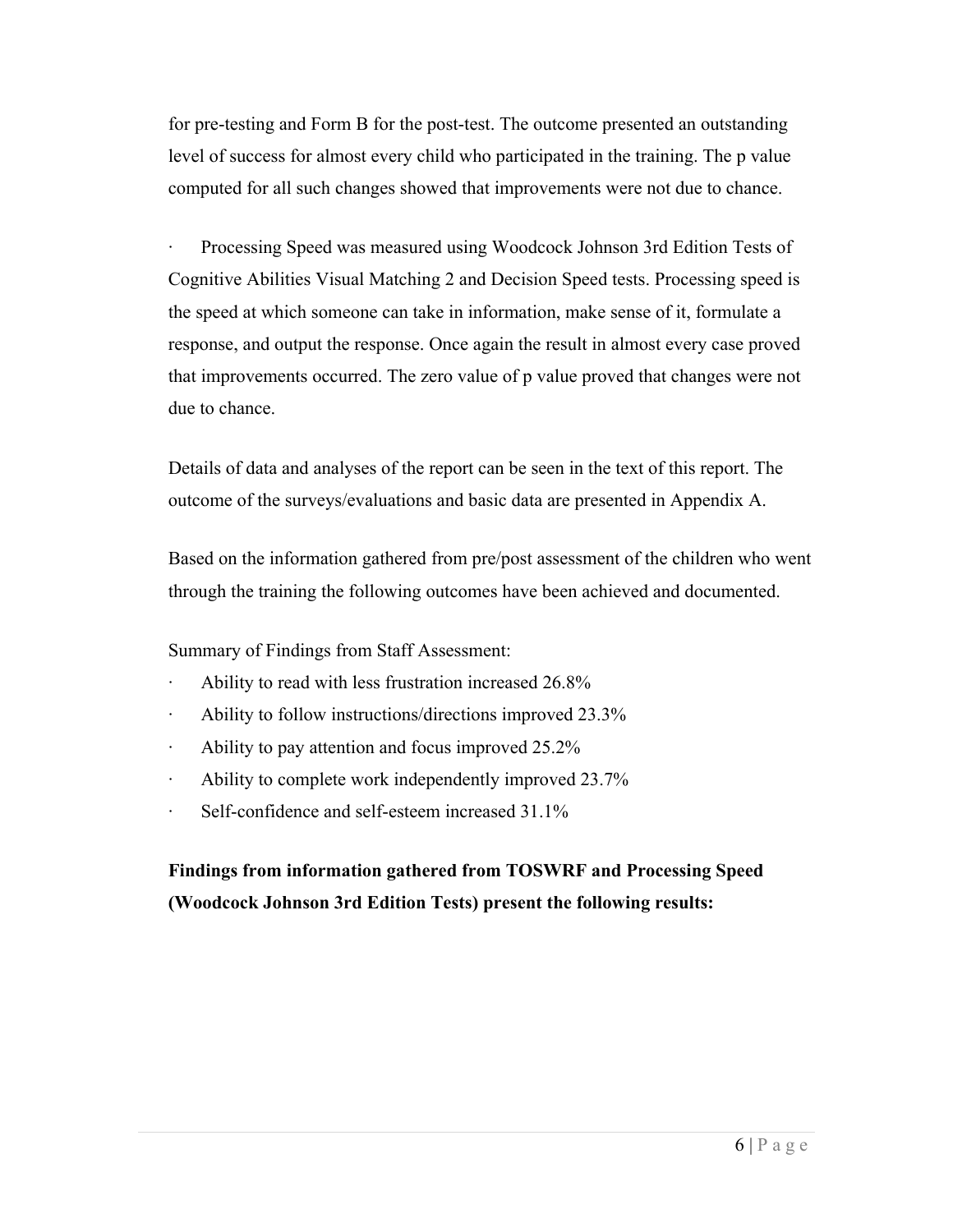| <b>Location and</b><br>Grade       | <b>TOSWRF</b> | Improvement                 | Processing<br><b>Speed</b> | Improvement                           | <b>Statistical</b><br><b>Significance</b>                                   |
|------------------------------------|---------------|-----------------------------|----------------------------|---------------------------------------|-----------------------------------------------------------------------------|
| Plaza                              | 0.70          | Over 7<br>months            | 1.03                       | Over one year                         | Significant                                                                 |
| Real Grade 2                       | 1.50          | One year and<br>five months | 1.45                       | One year and<br>four & half<br>months | Significant                                                                 |
| Real Grade 3                       | 0.98          | About a year                | 1.26                       | One year and<br>two & half<br>months  | Significant                                                                 |
| Real Grade 4                       | 0.91          | About a year                | 1.30                       | One year and<br>three months          | Significant                                                                 |
| Real Grade 5                       | 1.08          | More than a<br>year         | 1.65                       | One year and<br>Six & half<br>months  | Significant                                                                 |
| Real Grade 6                       | 1.07          | More than a<br>year         | 0.94                       | About a year                          | <b>TOSWRF</b> not<br>significant,<br><b>Processing Speed</b><br>significant |
| <b>All Locations</b><br>and Grades | 1.06          | More than a<br>year         | 1.30                       | One year and<br>three months          | Significant                                                                 |

#### **Mean Value of Length of Improvement Measured in Years/Months of Advancement**

In summary, the findings from the information gathered show that word identification and speed (i.e. reading fluency), word comprehension, and general reading ability **improved by more than a year** while the improvement in processing speed showed an **improvement of one year and three months**.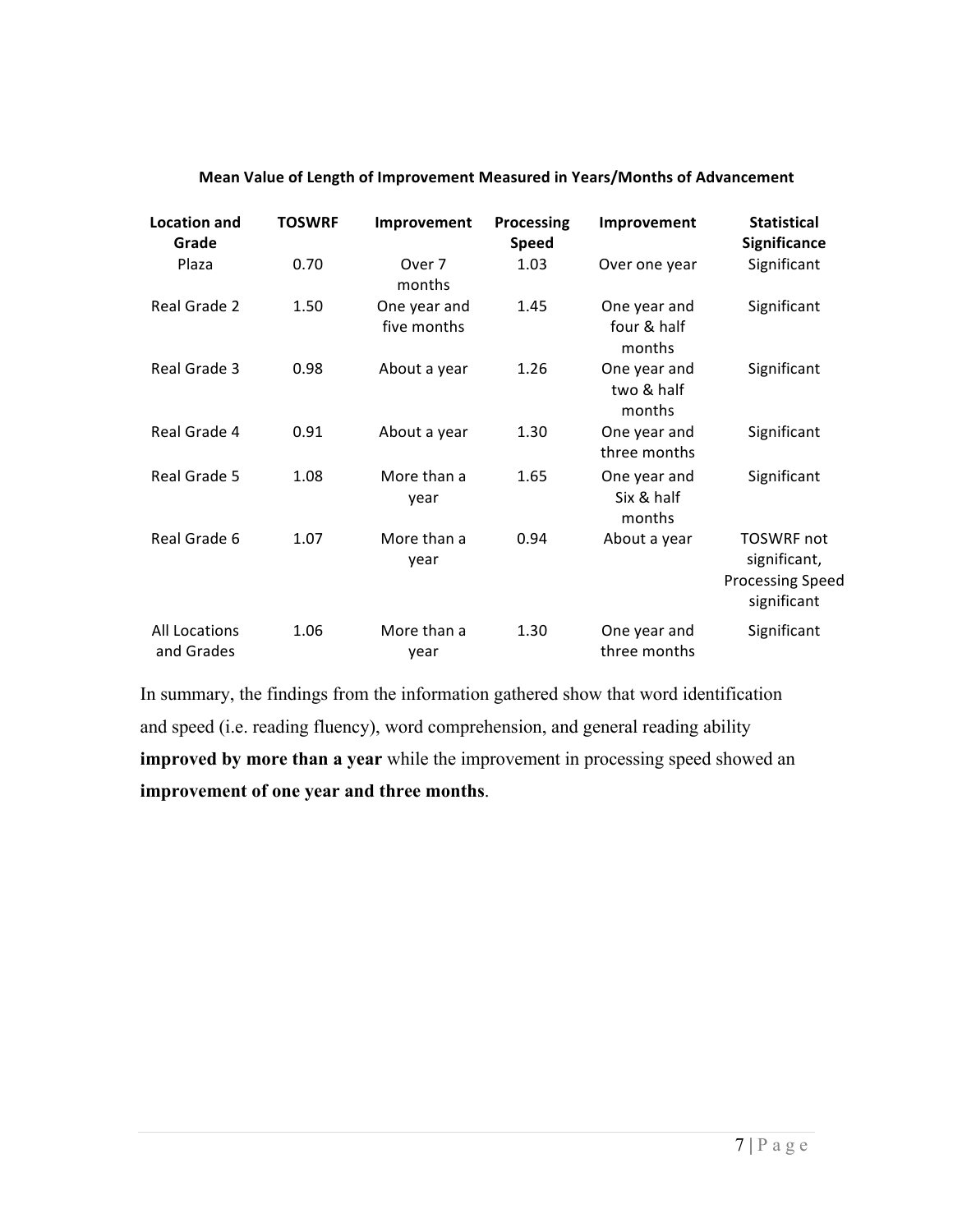# **1) Introduction:**

Learning disorders and disabilities include a variety of learning problems. Despite a misunderstood notion among many, such problems are not functions of intelligence or effort among the learners. In fact, most are just as smart as everyone else. Their brains are simply wired differently. This difference affects how they receive and process information. Simply put, children and adults with learning disabilities see, hear, and understand things differently. This can lead to trouble with learning new information and skills, and putting them to use. The most common types of learning disabilities involve problems with reading, writing, math, reasoning, listening, and speaking.<sup>1</sup>

Children struggle in school for many reasons. The most important is slow thinking/processing skills. Students with thinking/processing weaknesses have problems completing schoolwork, paying attention, reading, and doing math. Often, these students receive tutoring or extra help for these visible symptoms - but not for the underlying weak processing/thinking skills that creates these problems. When children face such problems they can get frustrated, lose their attention and interest in school and this may push them to misbehave.

A learning disability (LD) is usually defined as unexpected underachievement specifically, students who do not listen, speak, read, write, or develop mathematics skills commensurate with their potential, even though there has been adequate opportunity to learn. Historically, unexpected underachievement has been attributed to intrinsic neurobiological factors that indicate that students with LD will require specialized instruction to achieve at expected levels based upon some index of aptitude, usually an IQ test score. The concept of unexpected underachievement has been reported in medical and psychological literature since the mid-19th century under the rubrics of dyslexia, word blindness, dysgraphia, dyscalculia, and other terms. However, it has only been since 1962, when Samuel Kirk, a psychologist at the University of Illinois, coined the term

 $1$  For more information see Helpguide.org, 2016 http://www.helpguide.org/articles/learningdisabilities/learning-disabilities-and-disorders.htm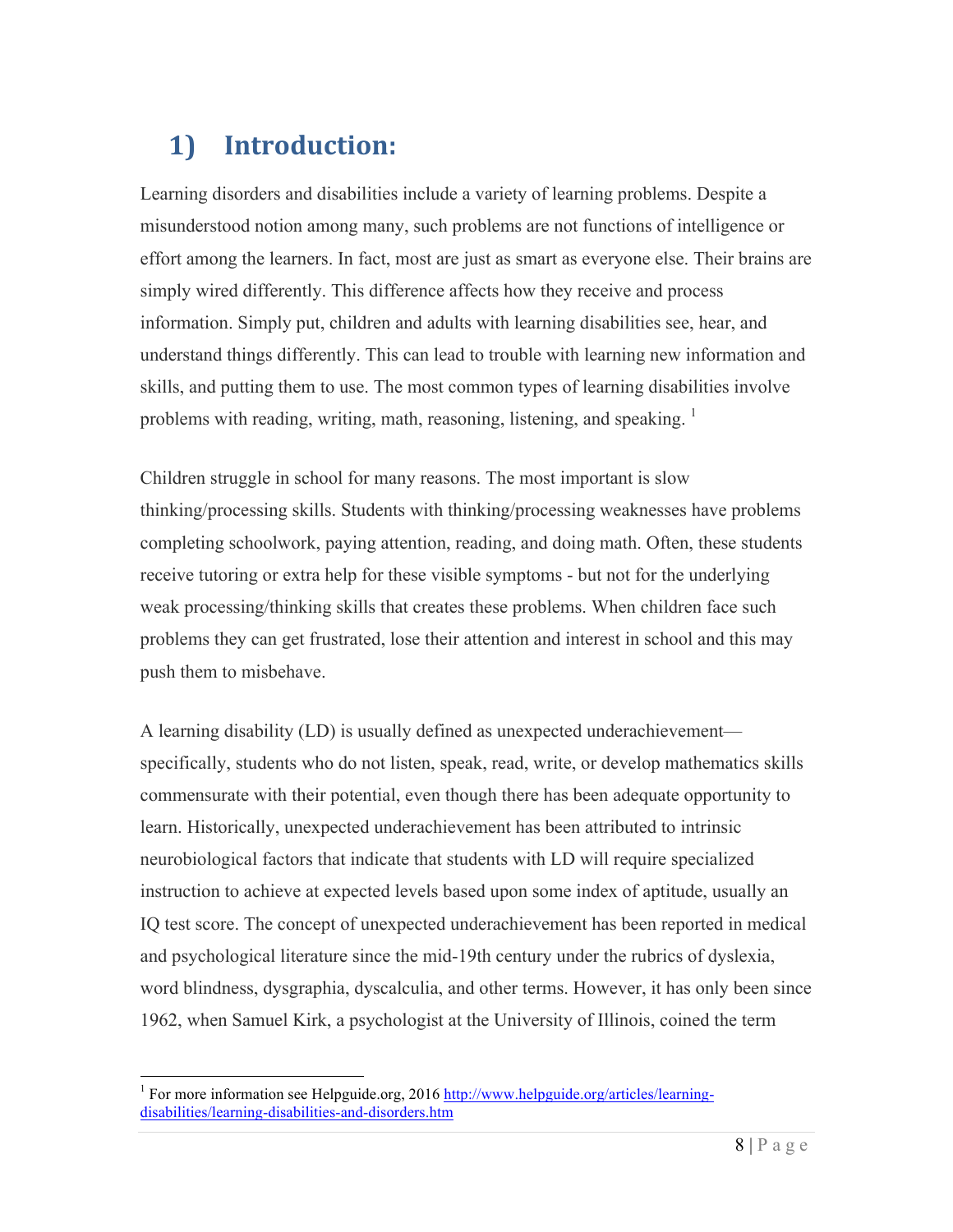learning disabilities, that the concept of unexpected underachievement attained formal recognition in the education community.

The concept of learning disabilities and the need for different specialized educational services also made intuitive sense to parents, teachers, and policymakers. The term did not stigmatize children. Specifically, the learning difficulties displayed by youngsters with LD were not due to mental retardation, poor parenting, or psychopathology. The term likewise reflected optimism. Students with LD had not yet reached their potential: their difficulties in learning to read, write, and/or calculate occurred despite adequate intelligence, sensory integrity, healthy emotional development, and cultural and environmental advantage. Education programs were needed that recognized differences among children with LD, those who learned "normally," and those who manifested physical, sensory, and intellectual handicaps that affected academic achievement.

The field of LD was founded on the assumption that neurobiological factors are the basis of these disabilities. As the field progressed, definitions of LD continued to attribute disabilities in learning to intrinsic (neurobiological) rather than extrinsic (for example, environmental or instructional) causes, even though there was initially no objective way to assess the presence of recognized brain dysfunction.

New scientific studies proved that a large number of children need support in a timely manner to overcome their existing biological and neurological impediments to learning. It became clear that failure to act in the early years of a child's development may create an irreversible condition. The importance of a timely intervention became more obvious in the minds of parents, community leaders and policy makers.

Hardy Brain Camp program provides educational opportunities through its innovative approach and special curriculum to strengthen the core foundation of the brain and create successful learning outcomes. It employs a multisensory method combining visual, auditory, kinesthetic, and cognitive experiences with a timed beat to increase a child's capacity for learning. As a result, children gain a functional, efficient way to process information, and are able to learn and complete their schoolwork much faster. This is a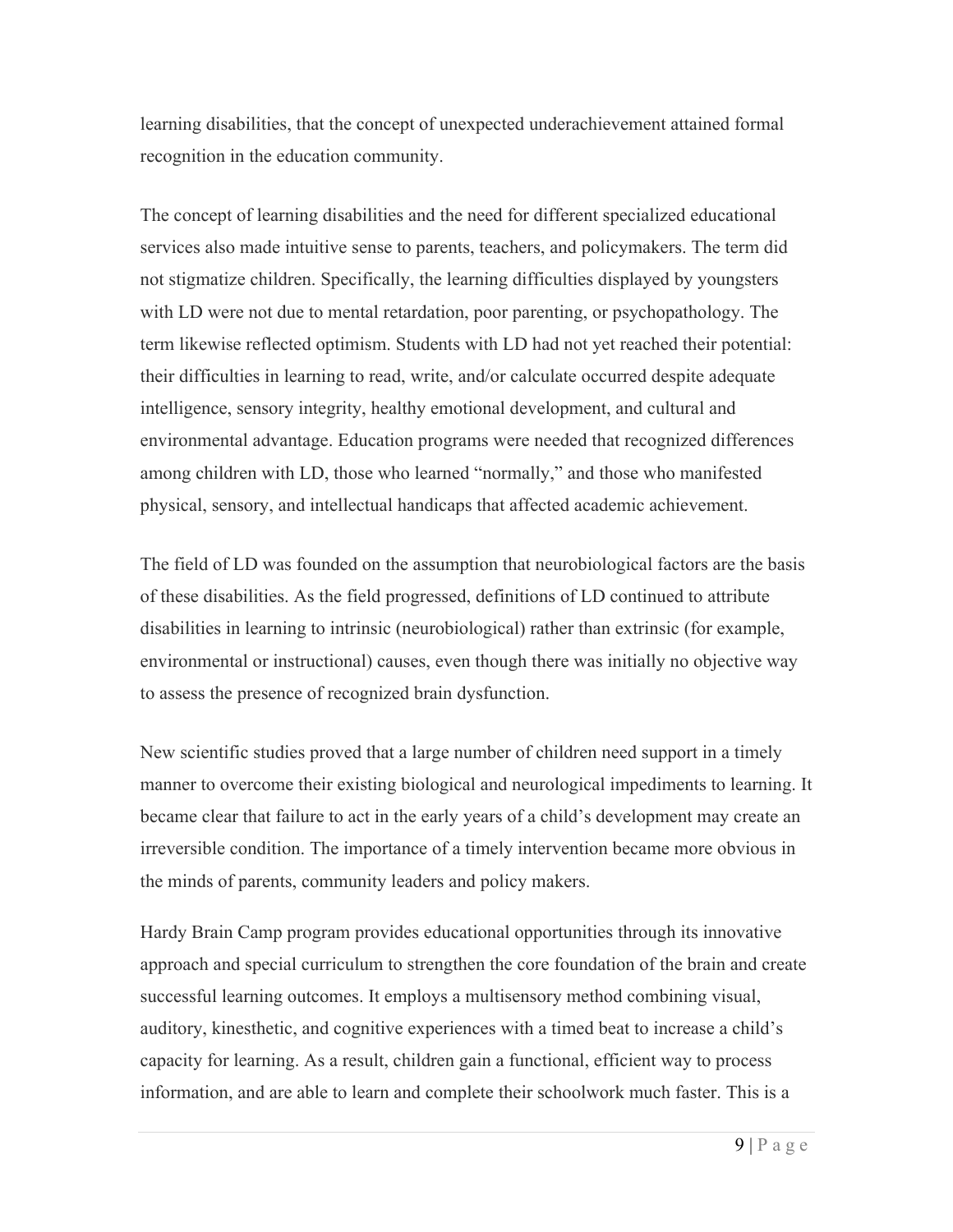unique program and there is nothing similar to it in the existing educational market and environment.

Over the years this program has helped hundreds of children who have been attending Boys & Girls Clubs. The results are extraordinary and they have been presented through several reports, including the present one. The training is effective and spans 15.75 hours. It allows the club members to gain a level of success and growth in hours, rather than months of academic preparation and hard work. Hardy programs employ choreographed movement, balls, and a timed beat to teach reading, spelling, and math.

Sherrie Hardy comes with an impeccable background as an elementary school teacher beginning in 1972. She is extremely familiar with the challenges of young children and their struggle in facing learning difficulties. Inspired by the urge to make a difference, she devoted her career to helping children who faced insurmountable obstacles to fit into the school system. Sherrie Hardy earned a Master's in Child and Family Therapy, taught in public and private schools, and ran motor-skills development labs.

Her experience as an educator enabled her to establish Hardy Brain Training Clinic, Hardy Academy, and Hardy Foundation, a 501(c) 3 not-for-profit corporation in 2003. The corporation since its establishment devoted all its efforts to addressing the needs of children with severe learning deficits.

Hardy's 40 years of experience in teaching, and counseling with a focus on helping children with special needs allowed her to reach a remarkable level of success. With the expertise of research teams at California Lutheran University and University of Santa Barbara she has created some evidence based intensive programs to improve the way that brain learns. Through the help of her programs thousands of students were helped across the nation and around the world. These students have shown tremendous growth in their classroom performance and remarkable level of success in the standardized tests, such as the California Star Test.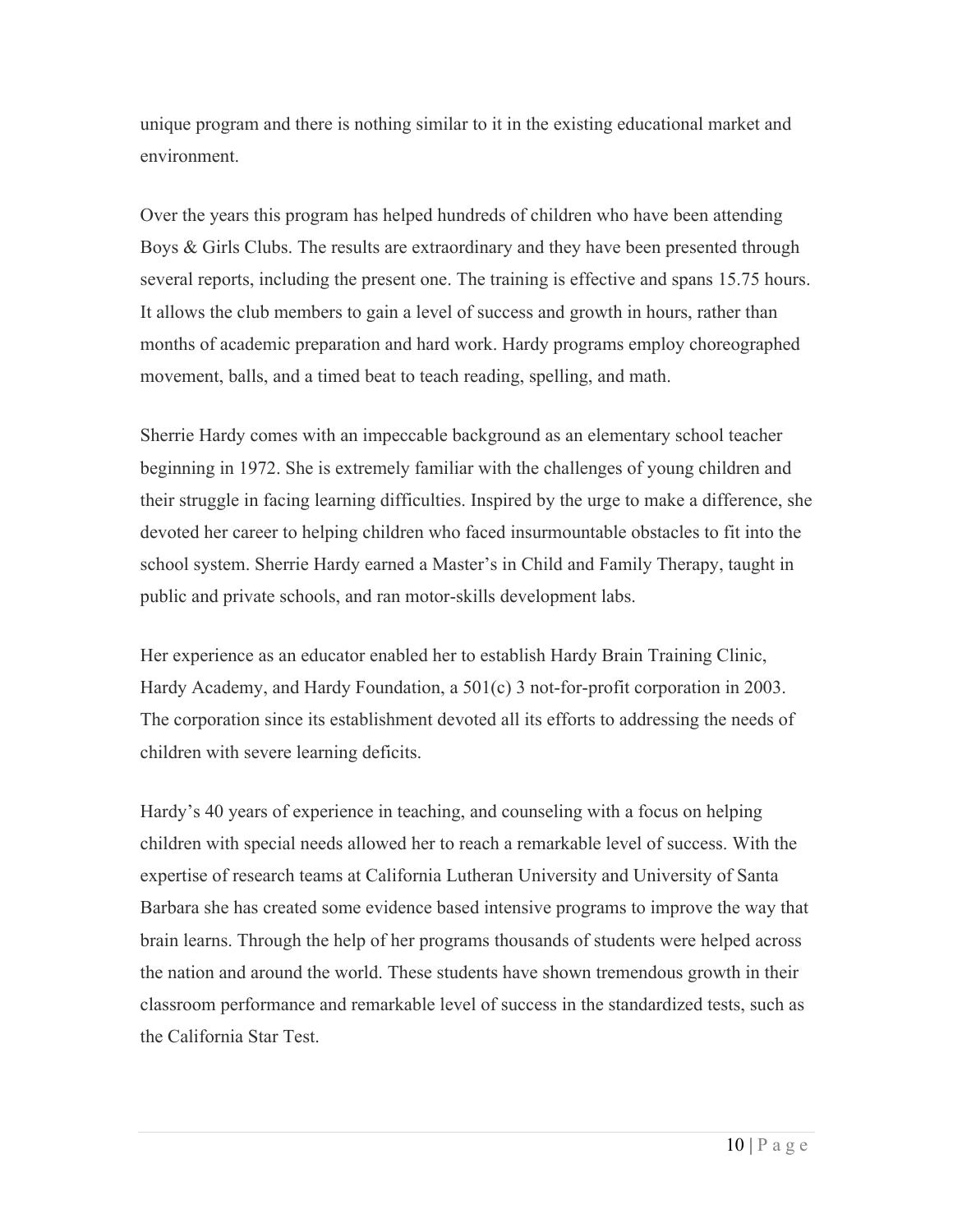Jeff Henley, a member of the National Board of the Boys & Girls Clubs of America in 2009 witnessed the success of the program and considered it as a unique opportunity to extend the help to a larger group of children. Jeff Henley and Sherrie Hardy applied these programs to the Boys & Girls Clubs with the objective of bringing a rapid pace of improvement in the ability of children to read, learn, pay attention, and become successful in schools.

Wordquest and Mathquest are the newest programs that are used to guide children through choreographed movements and use the visual, auditory, kinesthetic, and cognitive areas of the brain simultaneously. The existing research has shown enormous improvements in reading/math and processing speed.

# **2) Description of Current Study and Various Components of the Evaluation**

This report presents the findings from Wordquest sessions, which were completed in over three months from September  $9<sup>th</sup>$  to December 18<sup>th</sup> of 2013. Club members completed 20 sessions. The intervention was designed to improve reading and processing speed using a cognitive reading program presented in a multisensory lesson plan.

The groups of children came from various grades, from grade two to grade six, from the Boys and Girls Clubs of Oxnard and Port Hueneme at Rio Plaza and Rio Real. The breakdown can be seen in the following charts: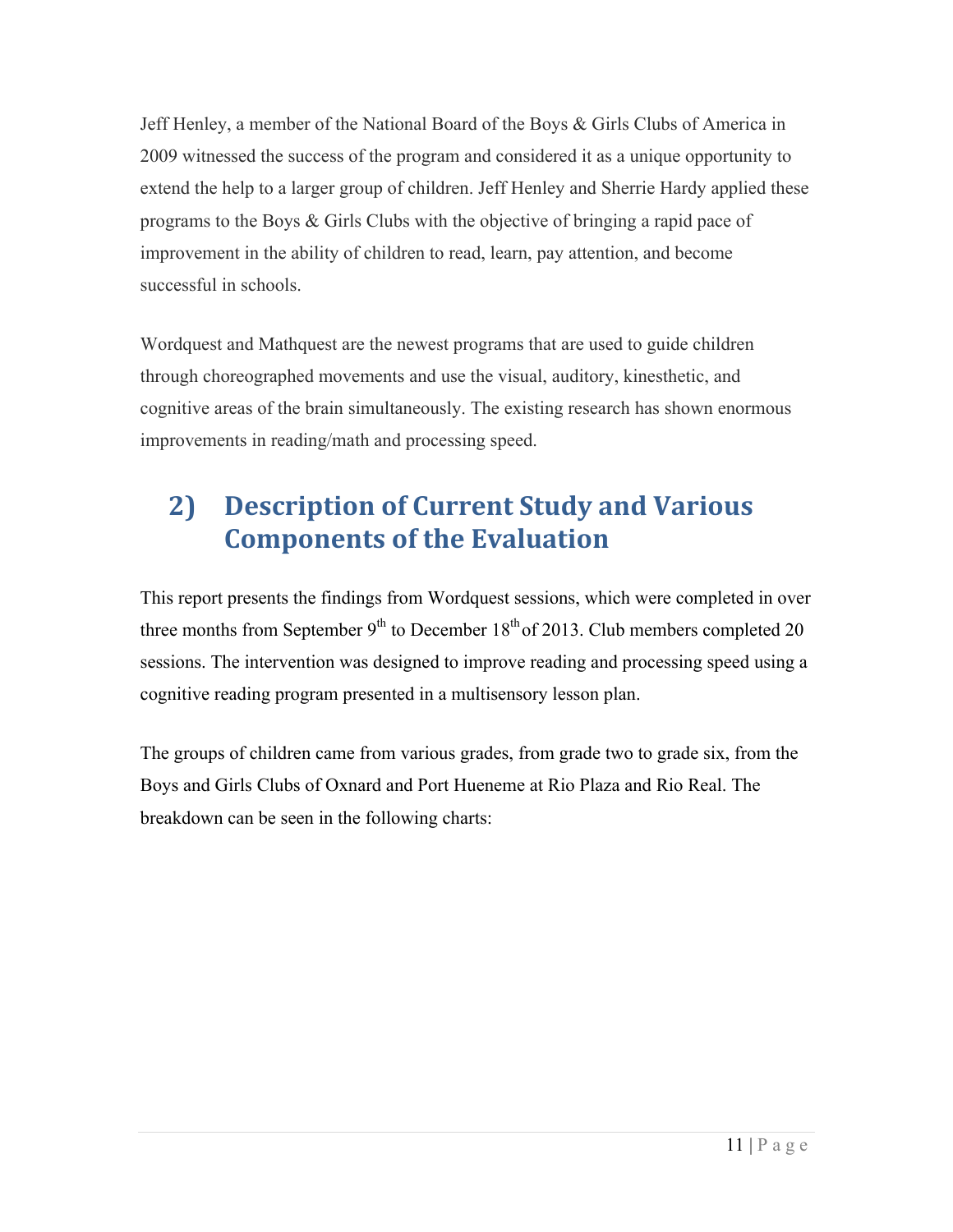

### **Source: Hardy Brain Camp**

All together some 147 students enrolled in the program: 114 of them received their training at Rio Real and the remaining 33 were trained at Rio Plaza. Out of the two groups 143 completed their training successfully, which shows a completion rate of 97.3%. The rates of completion in both locations were high. 31 out of 33 who attended Rio Plaza and 112 out 114 who attended the trainings at Rio Real completed their respective program.

This evaluation provides detailed information and analyses that became available through staff rating and test/evaluation results of various components of the training program. This can be seen in the following chart: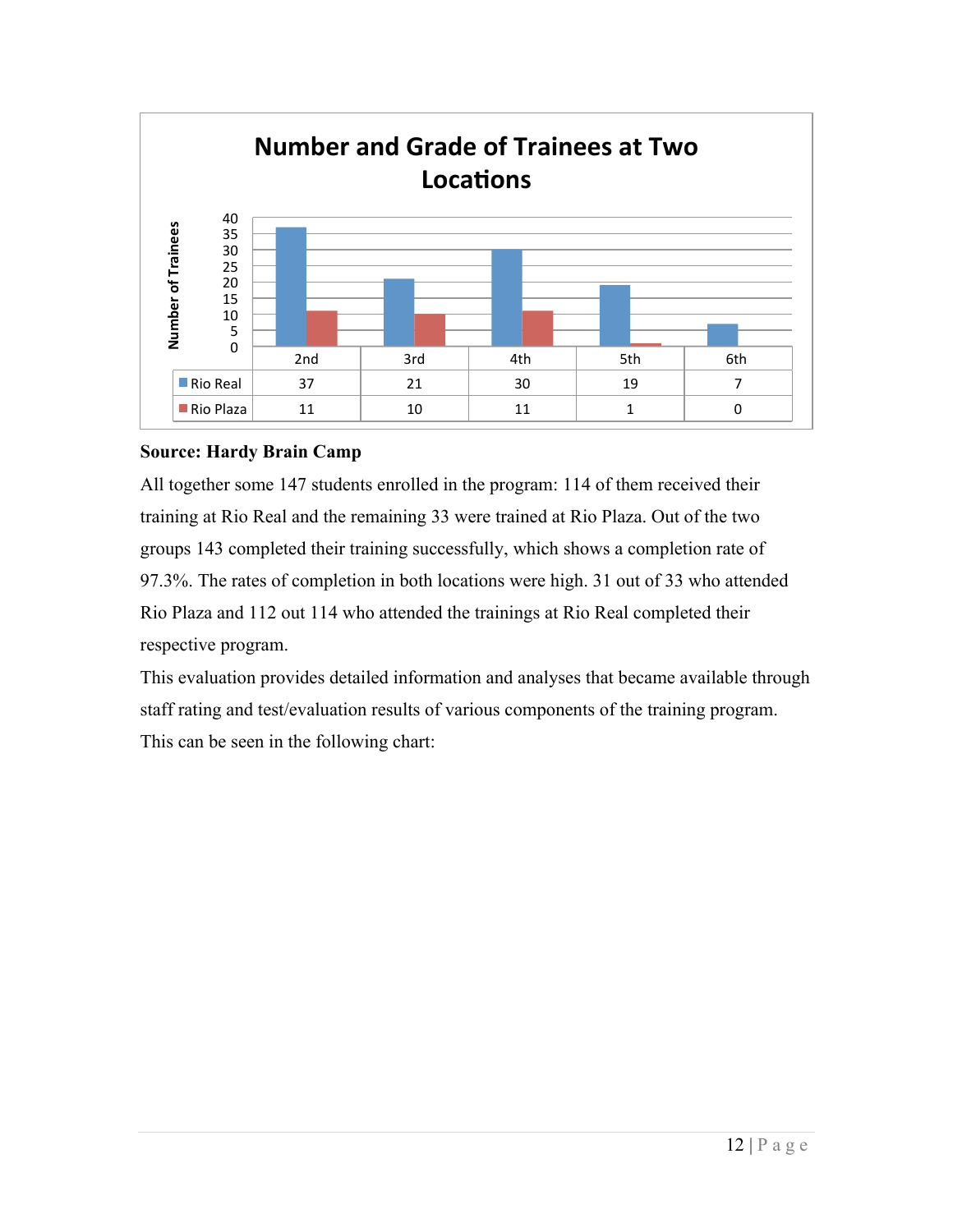

### **Source: Hardy Brain Camp**

All three pieces of the evaluation were carried out with regard to the overwhelming majority of the participants and therefore enjoy a high rate of reliability.

Staff used the following scale to conduct their evaluation in relevant areas. A Likert Scale of one to five  $(1=$  very low,  $3=$  average,  $5=$  excellent/high.)

- Ability to pay attention and focus
- Ability to complete work independently
- Ability to follow instructions/directions
- Ability to read with less frustration
- Self-confidence, Self-esteem

TOSWRF is described in its manual as the primarily measuring of word identification and speed (i.e. reading fluency), word comprehension, and general reading ability. Form A was used for pre-testing and Form B for the post-test.

Processing Speed was measured using Woodcock Johnson 3rd Edition Tests of Cognitive Abilities Visual Matching 2 and Decision Speed tests. Processing speed is the speed at which someone can take in information, make sense of it, formulate a response, and output the response.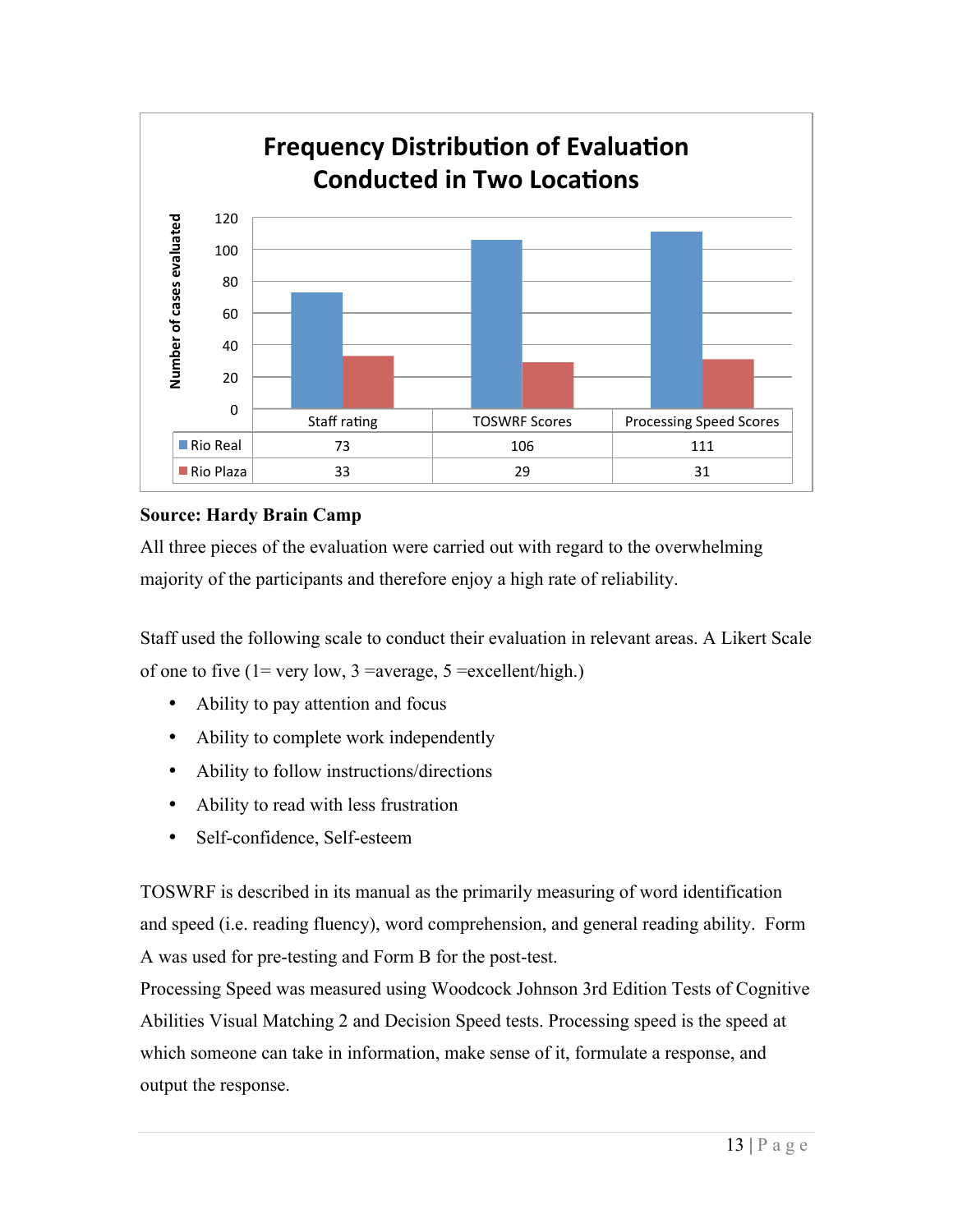The Wordquest program takes club members through a fairy tale adventure. This program uses a combination of visual, auditory, kinesthetic, and cognitive components set to a timed beat with choreographed lessons on a dance mat. The movement session is followed up with a lesson that can be accessed on tablet, desktop or laptop computers. The program is designed for grades 1 to 6 as well as older students who need remedial instruction. Participants learn 315 important sight and patterned words in 15.75 hours of training, which are divided into 21 sessions.

# **3)** Report of the Findings

In this section of the report we present the findings for various components of the evaluation. A comprehensive account of the basic data with detailed information is also given in the appendix of the report.

## **3.1) Improvement Reported by the Staff**

The following table presents the breakdown of the scores given by the staff and the overall rate of improvement for various grades. The breakdown can be seen in the following charts:

| Oxnard: Real & Plaza Staff Ratings Total 106/136 kids |                  |                                              |                                                            |                          |                                                  |                                 |  |  |  |  |
|-------------------------------------------------------|------------------|----------------------------------------------|------------------------------------------------------------|--------------------------|--------------------------------------------------|---------------------------------|--|--|--|--|
| # of kids                                             | Group            | <b>Reduced Reading</b><br><b>Frustration</b> | <b>Improved</b><br><b>Following</b><br><b>Instructions</b> | Improved<br><b>Focus</b> | <b>Improved Ability to</b><br>Work Independently | Self-Confidence/Self-<br>Esteem |  |  |  |  |
|                                                       | 19 Real Group 5  | 575                                          | 675                                                        | 600                      | 575                                              | 750                             |  |  |  |  |
|                                                       | 22 Rea Group 4   | 250                                          | 300                                                        | 350                      | 400                                              | 350                             |  |  |  |  |
|                                                       | 18 Real Group 3  | 350                                          | 100                                                        | 500                      | 300                                              | 400                             |  |  |  |  |
|                                                       | 14 Real Group 2  | 300                                          | 200                                                        | 300                      | 150                                              | 300                             |  |  |  |  |
|                                                       | 33 Plaza         | 1375                                         | 1200                                                       | 925                      | 1100                                             | 1500                            |  |  |  |  |
| Total                                                 | <b>106 kids</b>  | 2850                                         | 2475                                                       | 2675                     | 2525                                             | 3300                            |  |  |  |  |
|                                                       | %<br>Improvement | 26.80%                                       | 23.30%                                                     | 25.20%                   | 23.70%                                           | 31.10%                          |  |  |  |  |

### **Source: Hardy Brain Camp**

The above table presents an impressive rate of improvement in all levels at the two locations. The rates of improvements vary from 23% to more than 31%.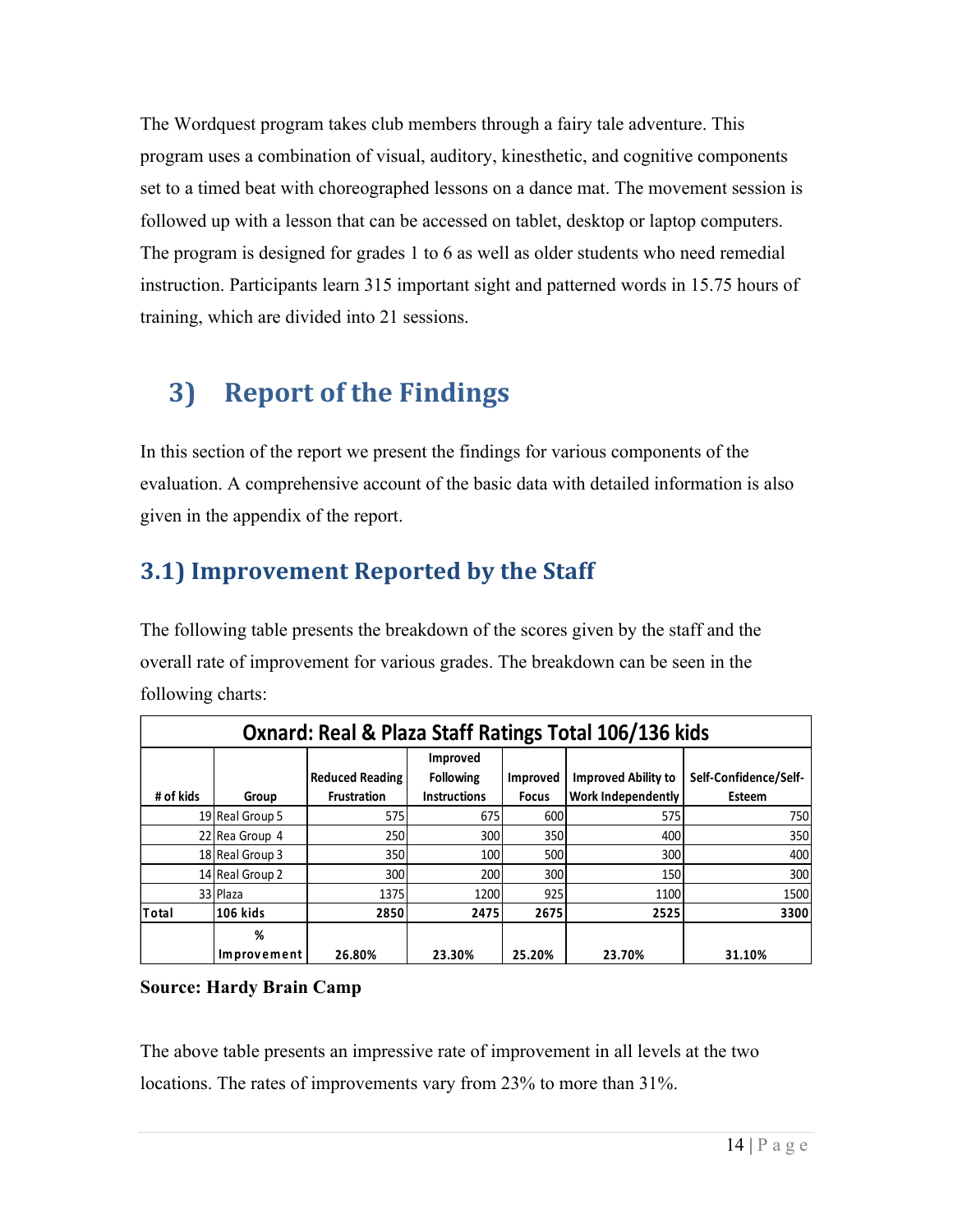## **3.2) Improvement in TOSWRF**

The findings will be given for the Rio Plaza as a whole, while they will be broken down by various groups (grades) for Rio Real. The breakdown of the data does not underreport the findings and the last segment of the report presents an overall account of the changes in a combined format where the data from all locations and grades are pooled together.

### **3.2.1) TOSWRF for Rio Plaza**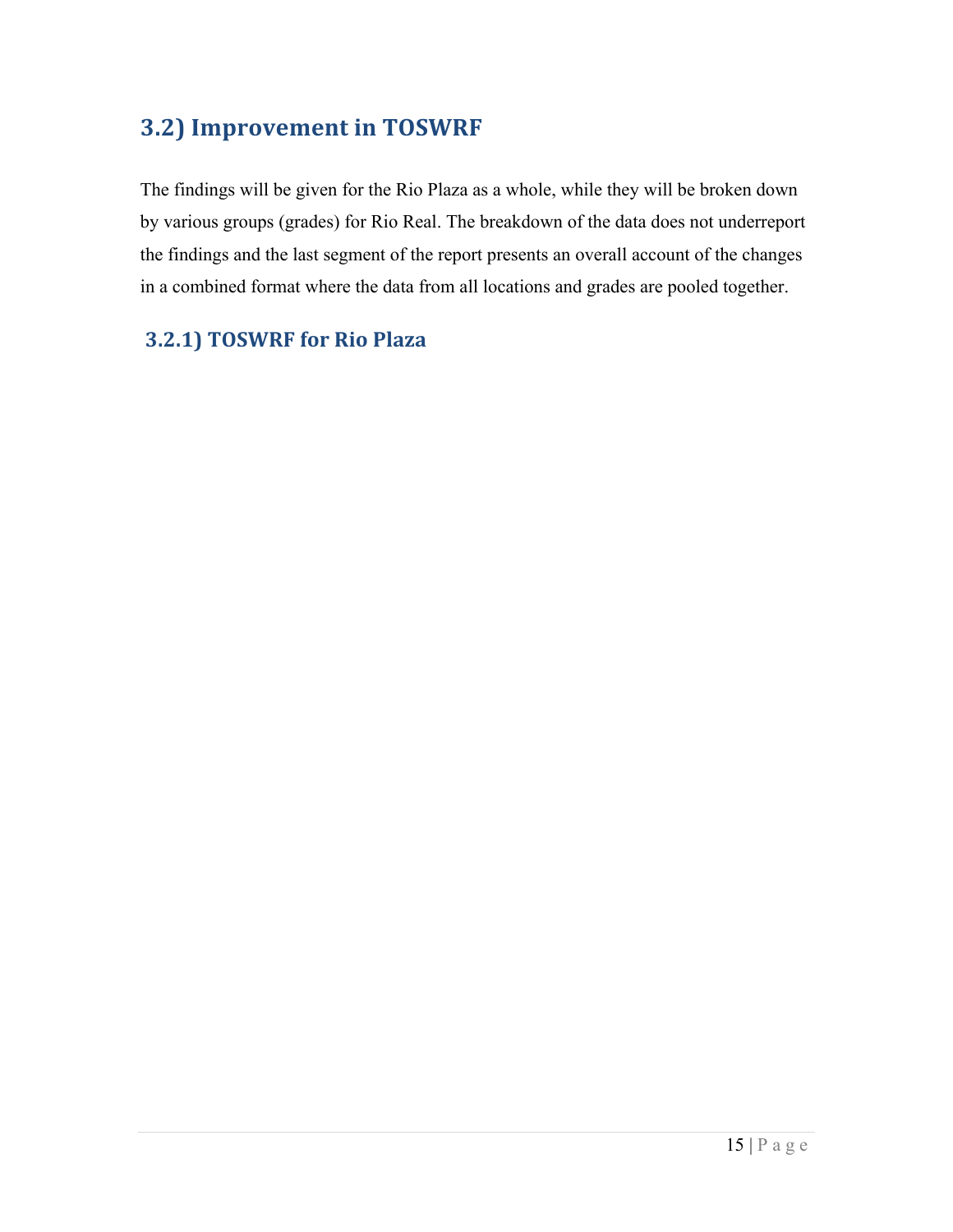

Source: Processed from results of pre and post evaluation<sup>2</sup>

### **P-value 0.00003 Average Improvement: 0.703448276 (Over seven months)**

The above chart shows consistent improvements for which pre and post data were reported. The values of the p-values and ratios indicate the probability that the difference that we observe is likely to be due to chance. A P-value being close to zero or at zero

<sup>&</sup>lt;sup>2</sup> It is important to know that we started with -1 as the value for lowest measure of reading fluency. We also assigned value of zero as the value for K level.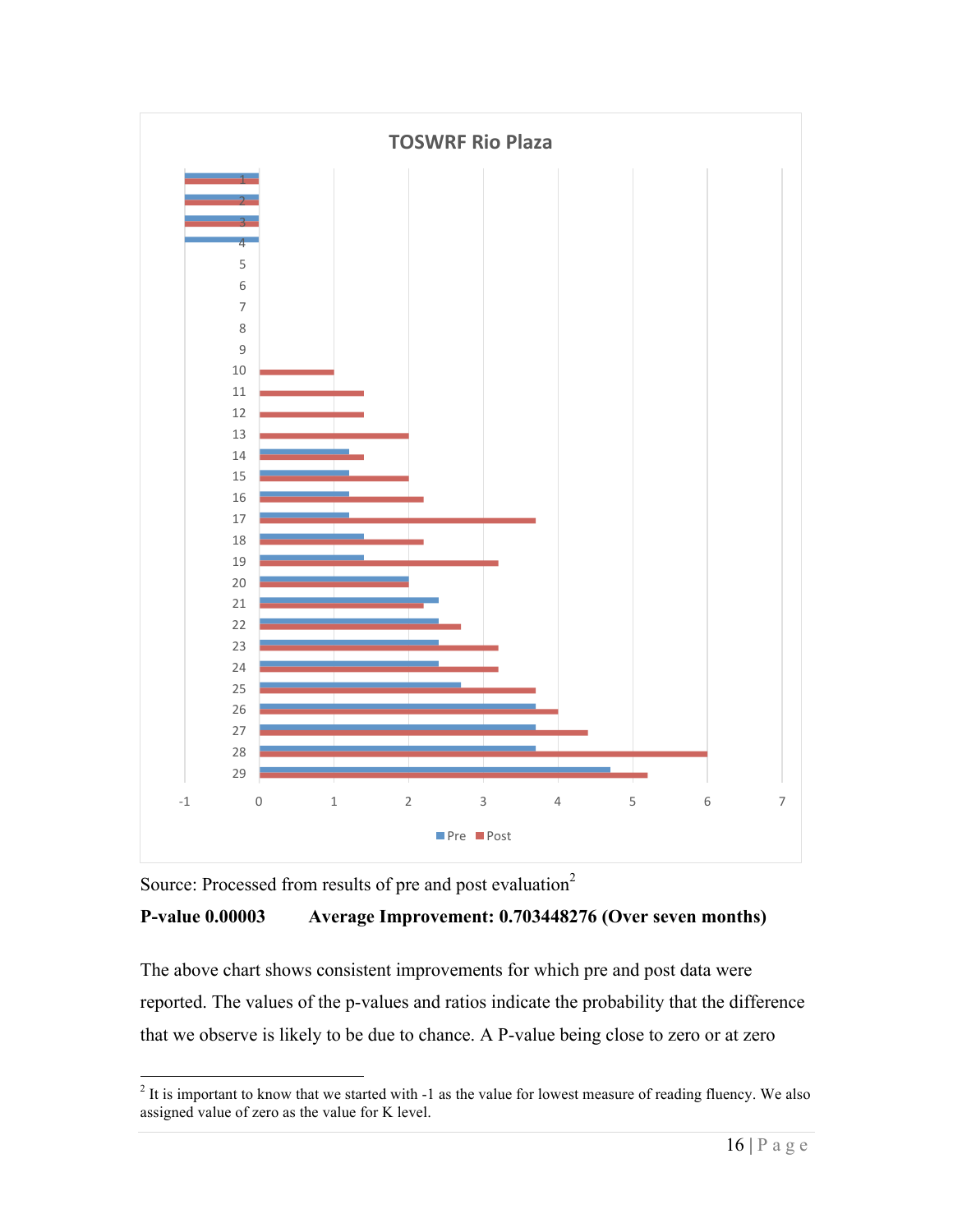means that it is unlikely for the change to have occurred by chance, and being further away from zero and closer to one means that it is more likely to be due to chance and a random occurrence than a certainty. The P value resulting from our statistical analysis shows that the difference in the pre and post is unlikely to have occurred by chance.

## **3.2.2) TOSWRF for Rio Real**

The following charts show findings from various groups (grades) at Rio Real.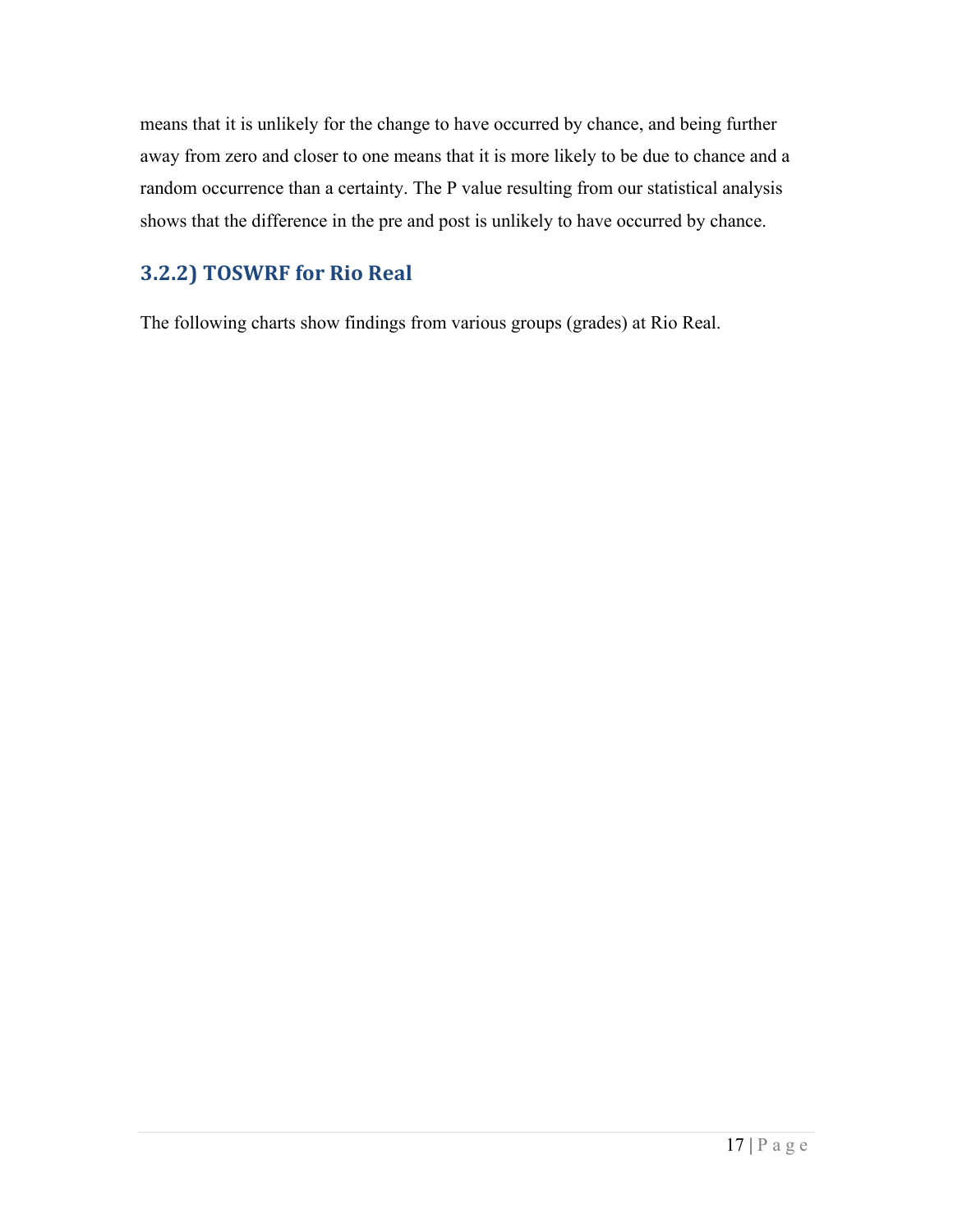

**Source: Processed from results of pre and post evaluation** 

**P value 0.000000003 Average Improvement: 1.502857143 (One year and five month)**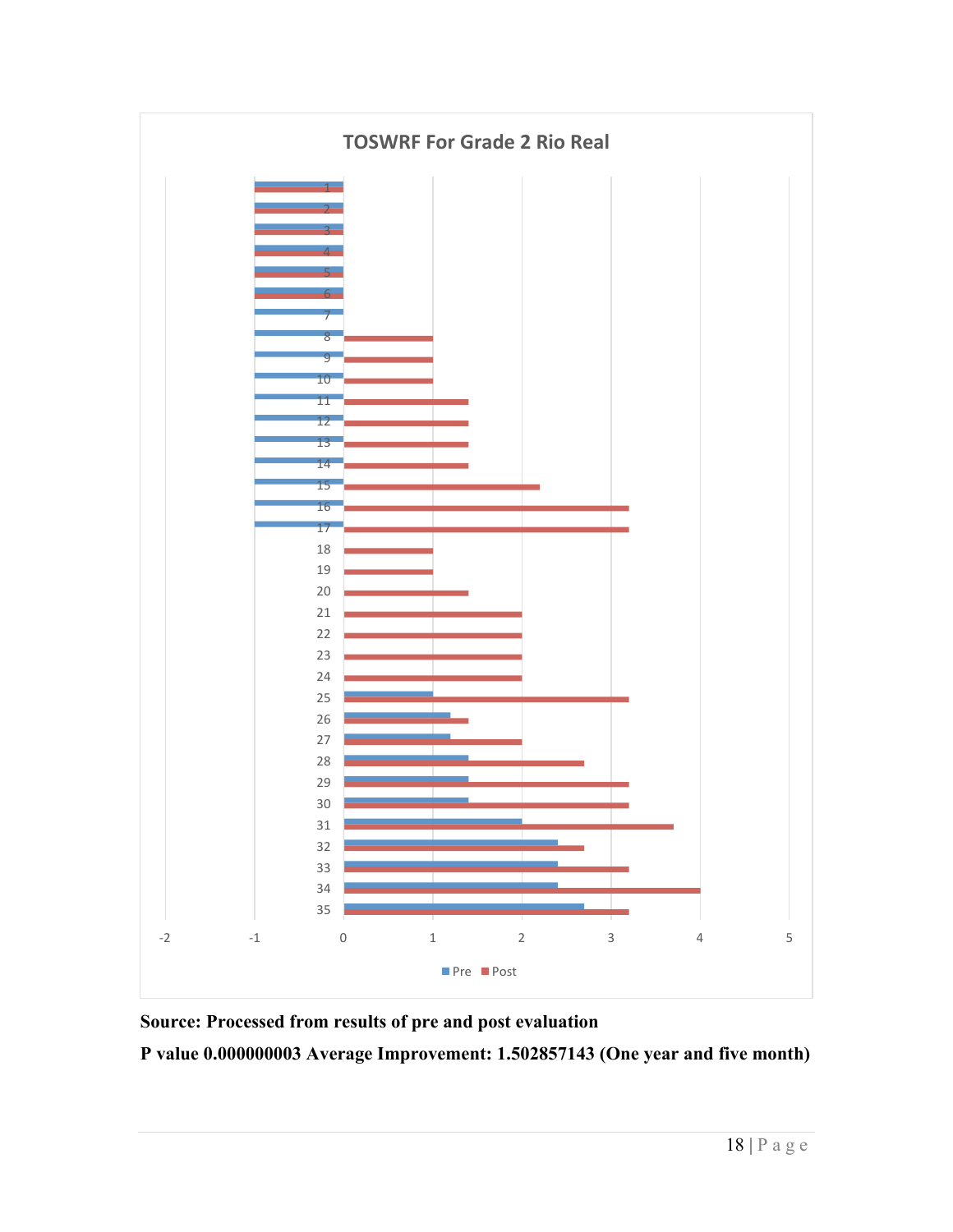

**Source: Processed from results of pre and post evaluation** 

**P value 0.003 Average Improvement: 0.98 (About a year)**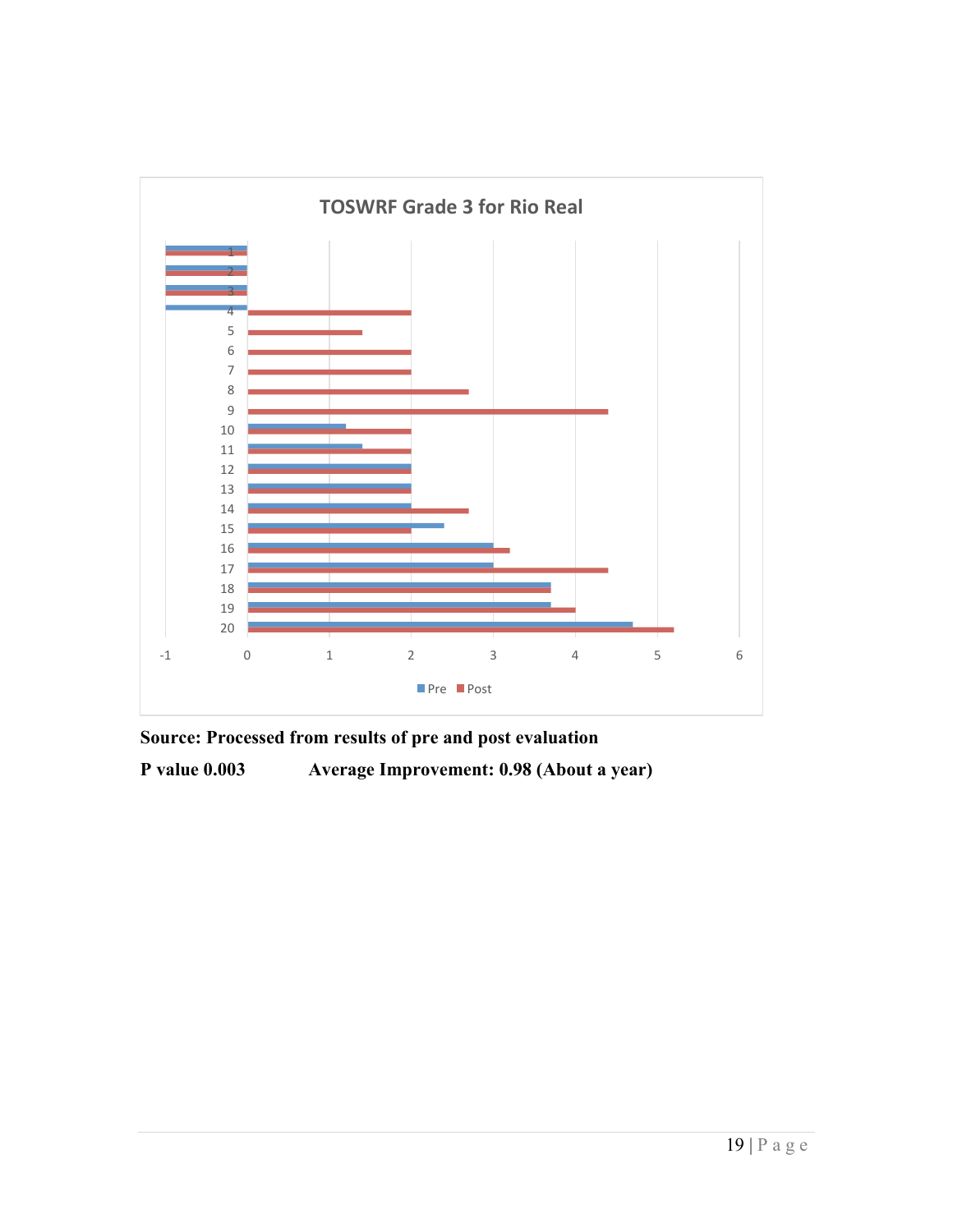

**Source: Processed from results of pre and post evaluation** 

**P value 0.00008 Average Improvement: 0.911111111 (About a year)**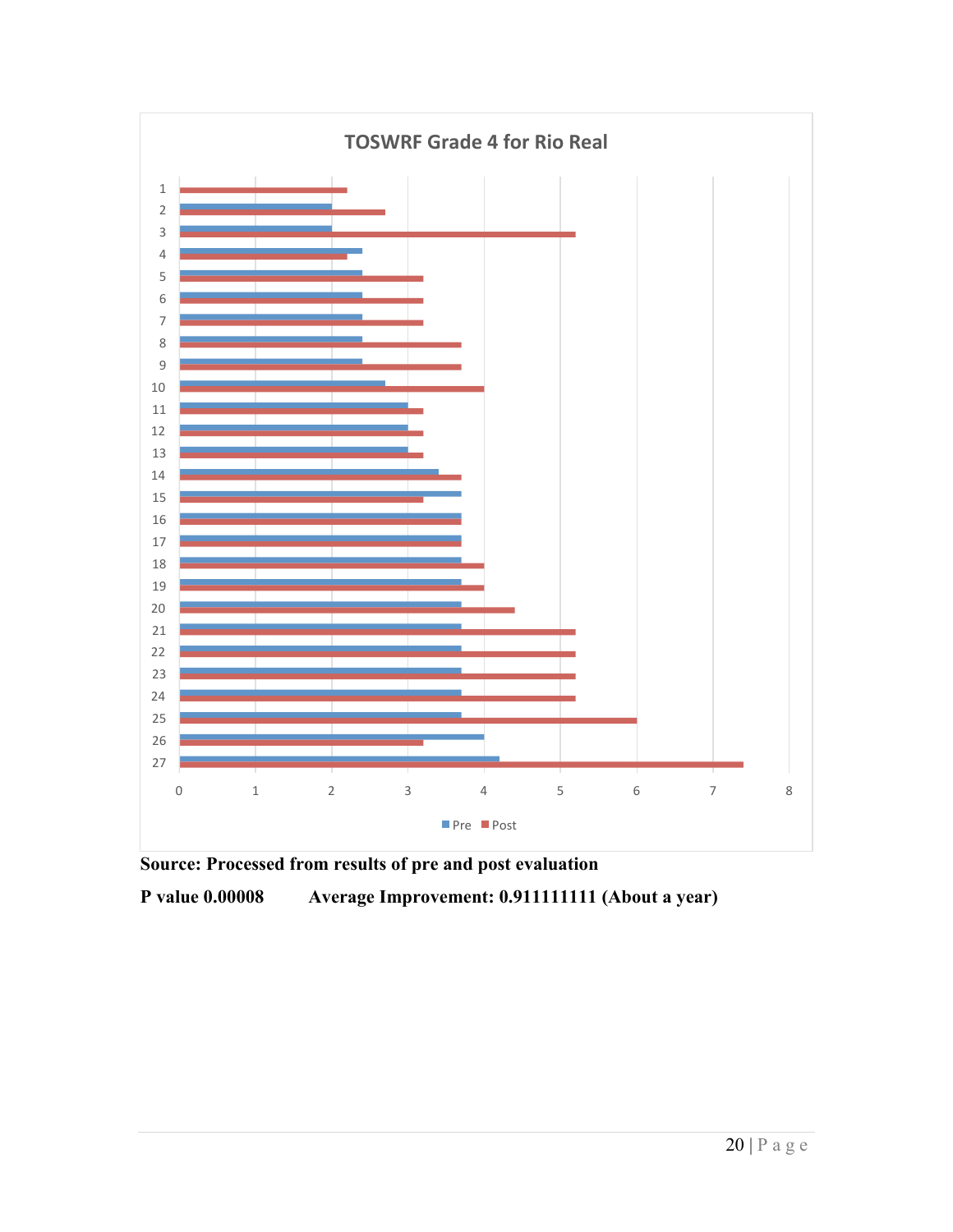



**P value 0.0002 Average Improvement: 1.076470 (More than a year)**



**Source: Processed from results of pre and post evaluation P value 0.12 (not significant) Average Improvement: 1.07142857 (more than a year)**

Findings from all grade levels show that word identification and speed (i.e. reading fluency), word comprehension, and general reading ability improved in all levels among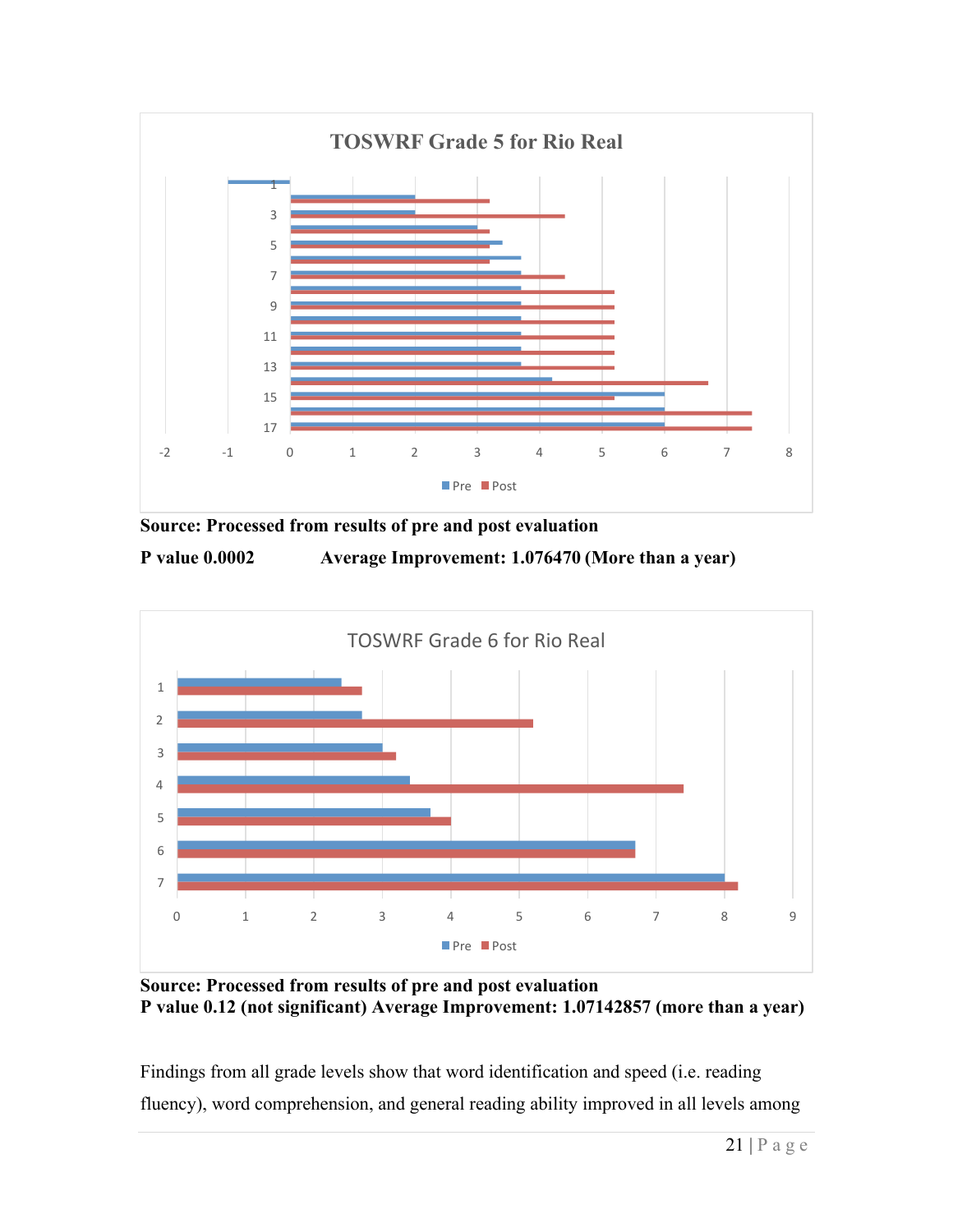the children who received Wordquest training. Furthermore the low level of p value measured in every case shows that such improvements were not results of a chance but real improvements experienced by those who participated.<sup>3</sup>

## **3.3) Improvement in Processing Speed**

Again in this section of the report we present the findings for the group in Rio Plaza for the entire group of children and then provide the findings for the Rio Real based on each class of participant.

### **3.3.1)** Improvement in Processing Speed for Rio Plaza

<sup>&</sup>lt;sup>3</sup> There is only one case for the 6 graders in where the p value is about 10% and therefore in this case one can suggest that there might be a very small probability (around 10%) that the positive differences could be due to chance.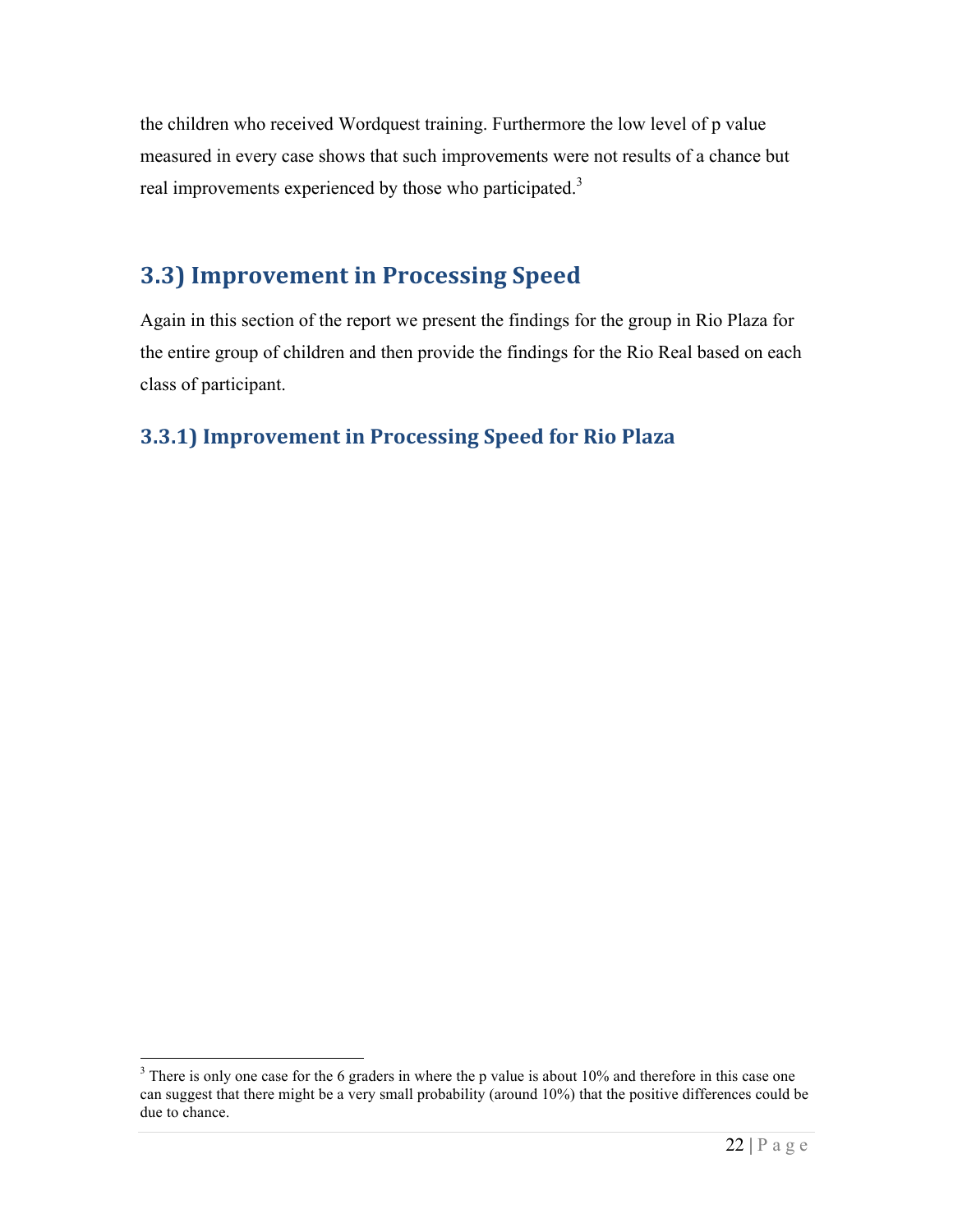

**Source: Processed from results of pre and post evaluation P value 0.0002 Average Improvement: 1.029032258 (Over one year)**

The above chart presents the pre and post scores for all those who participated in the Wordquest program at Rio Plaza over the mentioned period of time. The near zero value of the p value shows that such improvement did not occur due chance but present real improvement.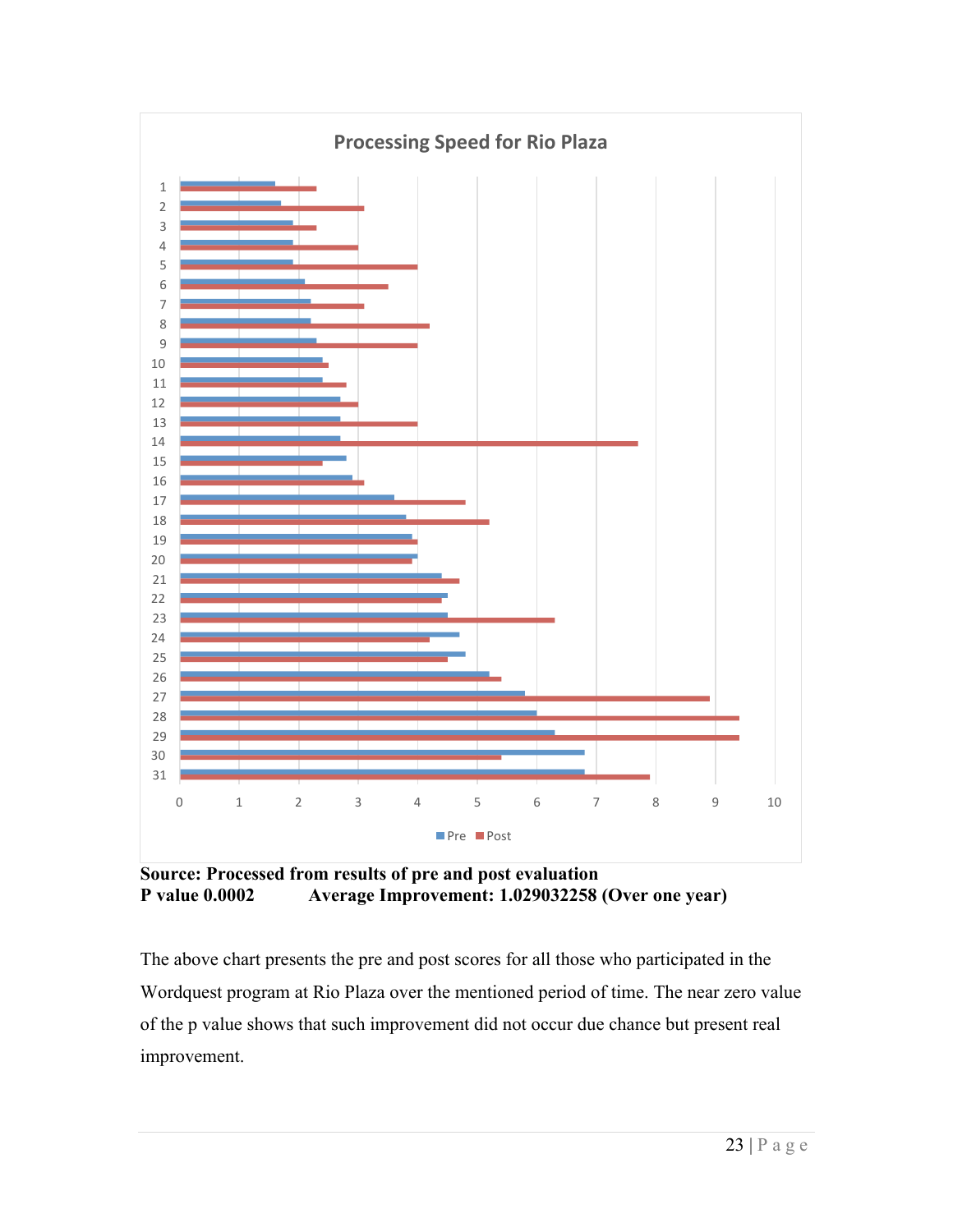

## **3.3.2)** Improvement in Processing Speed for Rio Real

**Source: Processed from results of pre and post evaluation Average Improvement: 1.451351351 (One year and four & half months)**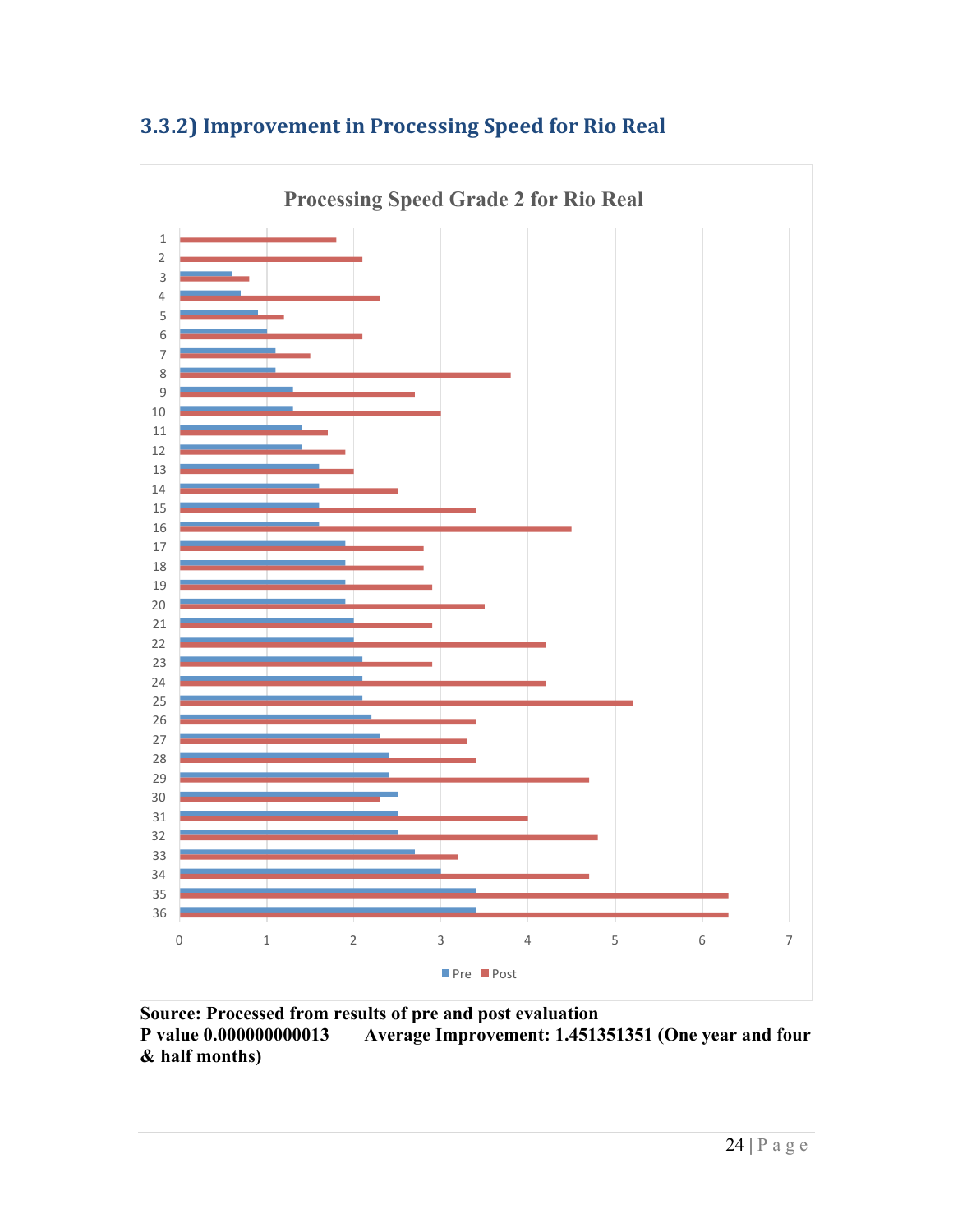

**Source: Processed from results of pre and post evaluation P value 0.000007 Average Improvement: 1.261904762 (One year and two and half months)**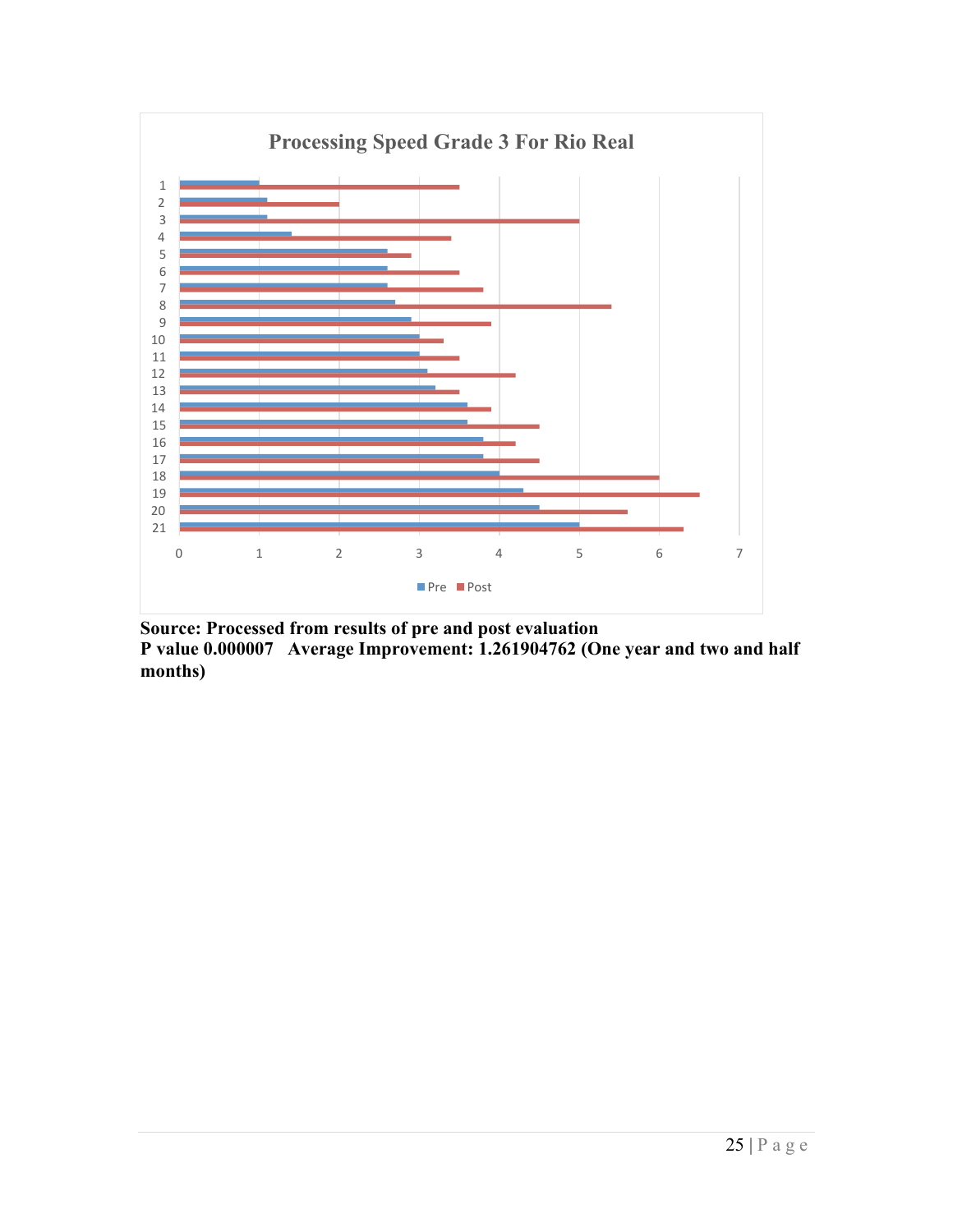

**Source: Processed from results of pre and post evaluation P value 0.000000005 Average Improvement: 1.296666667 (One year and three months)**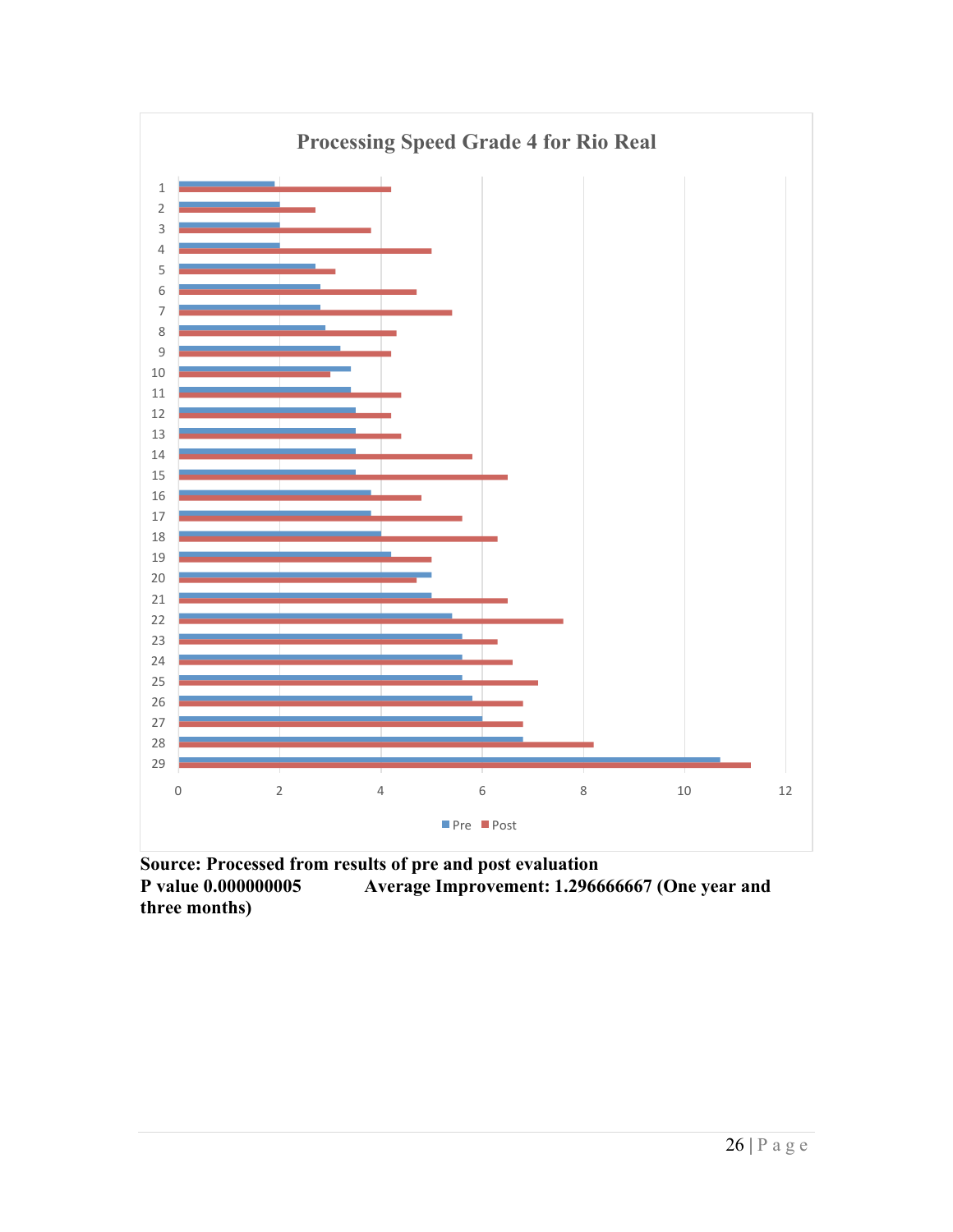

**Source: Processed from results of pre and post evaluation P value 0.0002 Average Improvement: 1.647058824 (One year and Six & a half months)**



**Source: Processed from results of pre and post evaluation P value 0.005 Average Improvement: 0.942857143 (About a year)**

A quick review of the findings presented in various charts show that in every single grade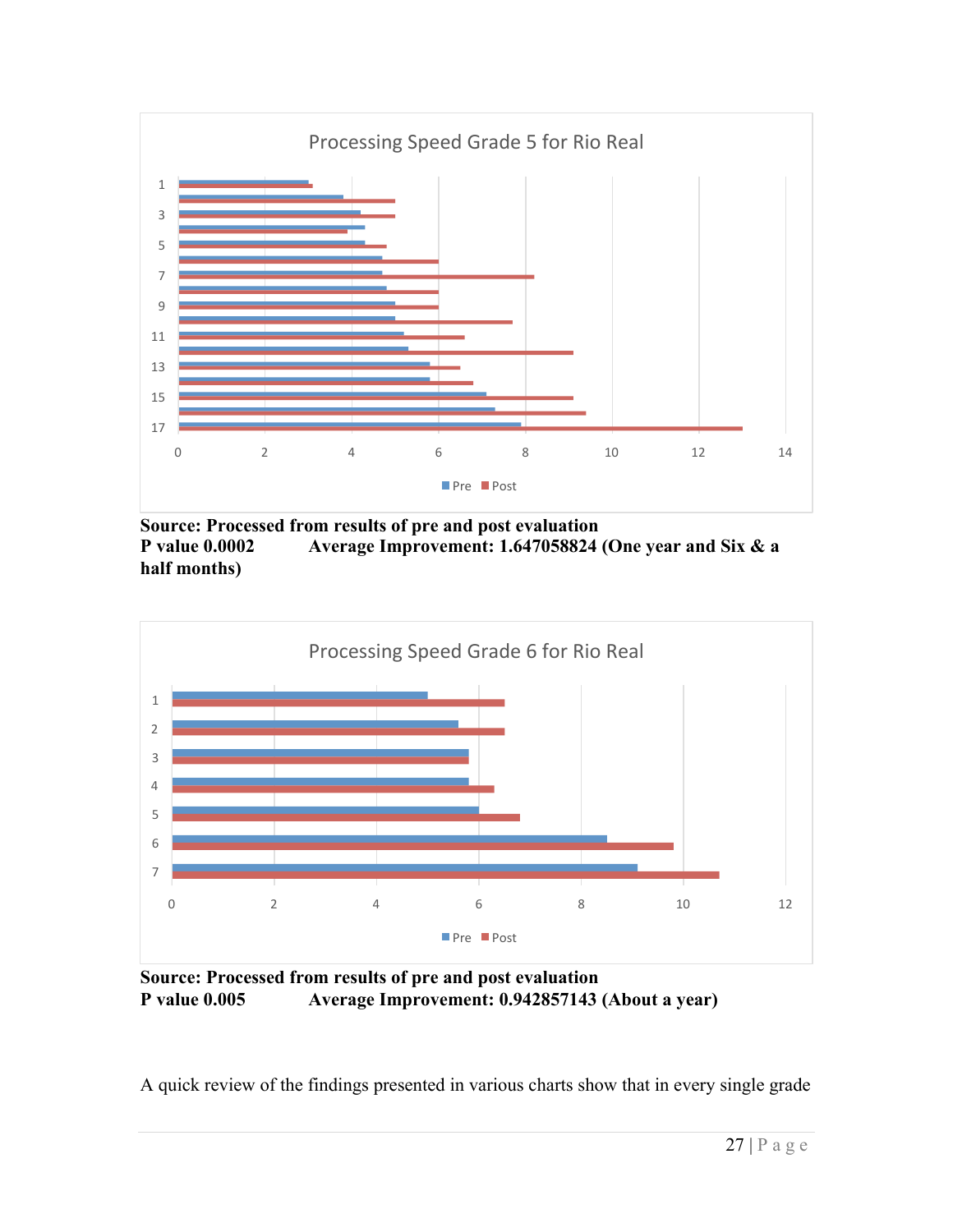there was a significant improvement shown by the positive value of differences. The near zero value of p value in every case shows that such positive improvements were not result of chance but improvement in performance of those who attended the Wordquest program during the period mentioned earlier in this report.

# **4) Overall Findings and Conclusion**

Finally in this segment of the report we present the overall and combined outcome of this evaluation for word identification and speed (i.e. reading fluency), word comprehension, and general reading ability through TOSWRF and processing speed. The following two charts bring them together.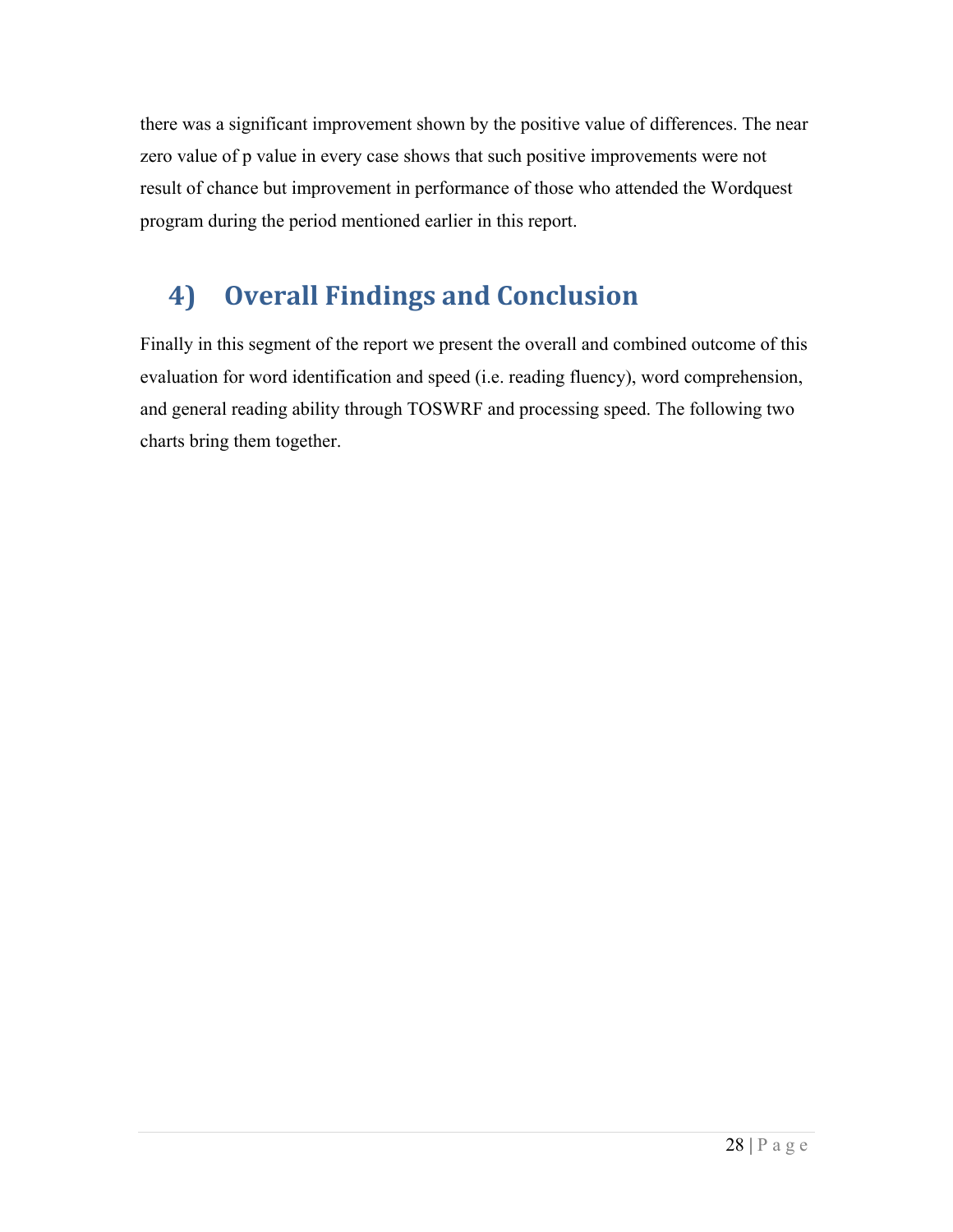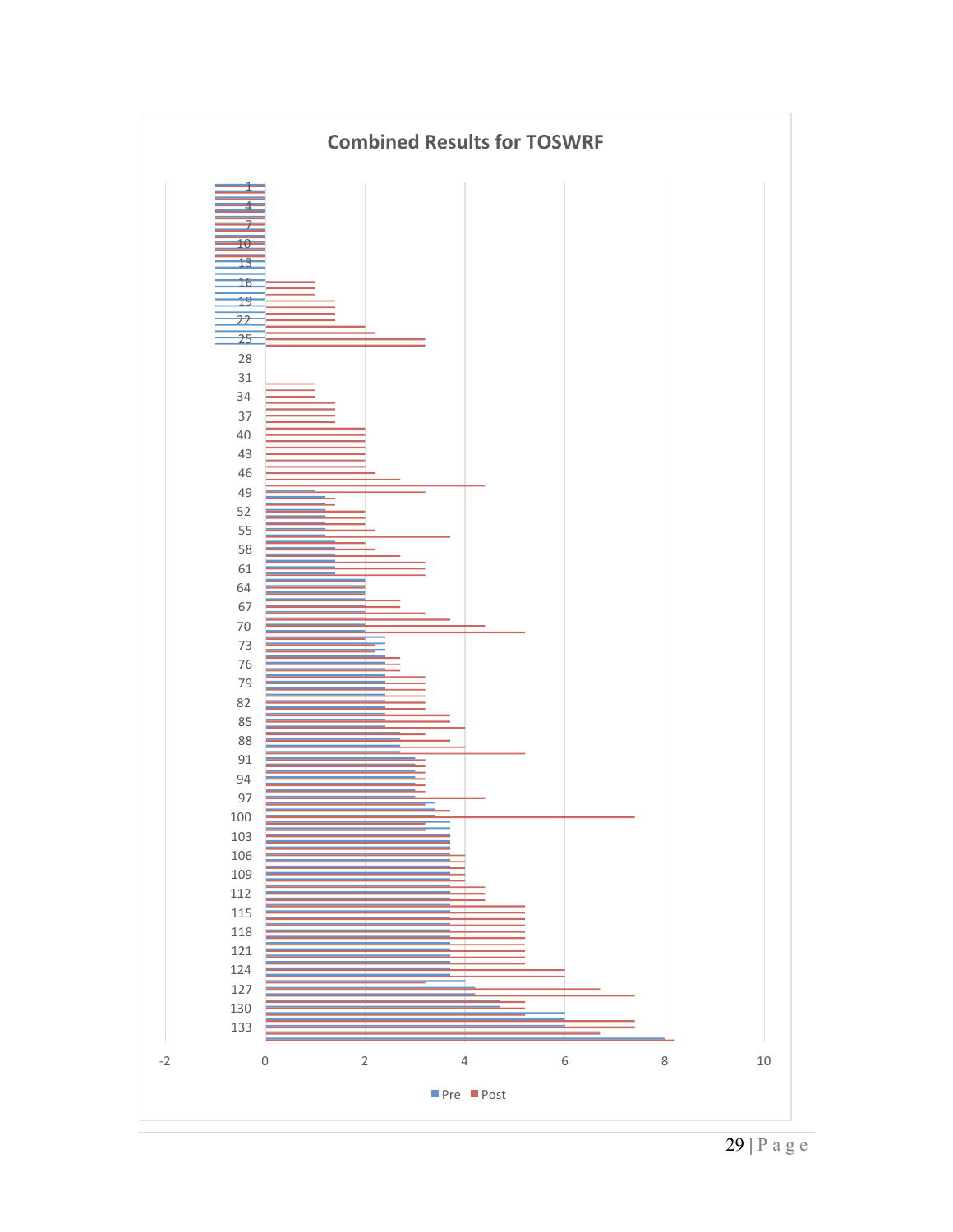#### **Source: Processed from results of pre and post evaluation**

### **P value 0.0000000000000000000013 Average Improvement: 1.059259259 (Over a year)**

The above chart shows that in almost every case attending the Wordquest program resulted in a visible improvement. The result shows an average overall improvement of more than a year. The zero value of p value indicates that the improvements were not due to chance.

The following chart presents the combined results for all those who participated in the program, who were tested before and after participation, for their processing speed. The result shows improvement in nearly every case and the p value proves that improvements were not due to chance.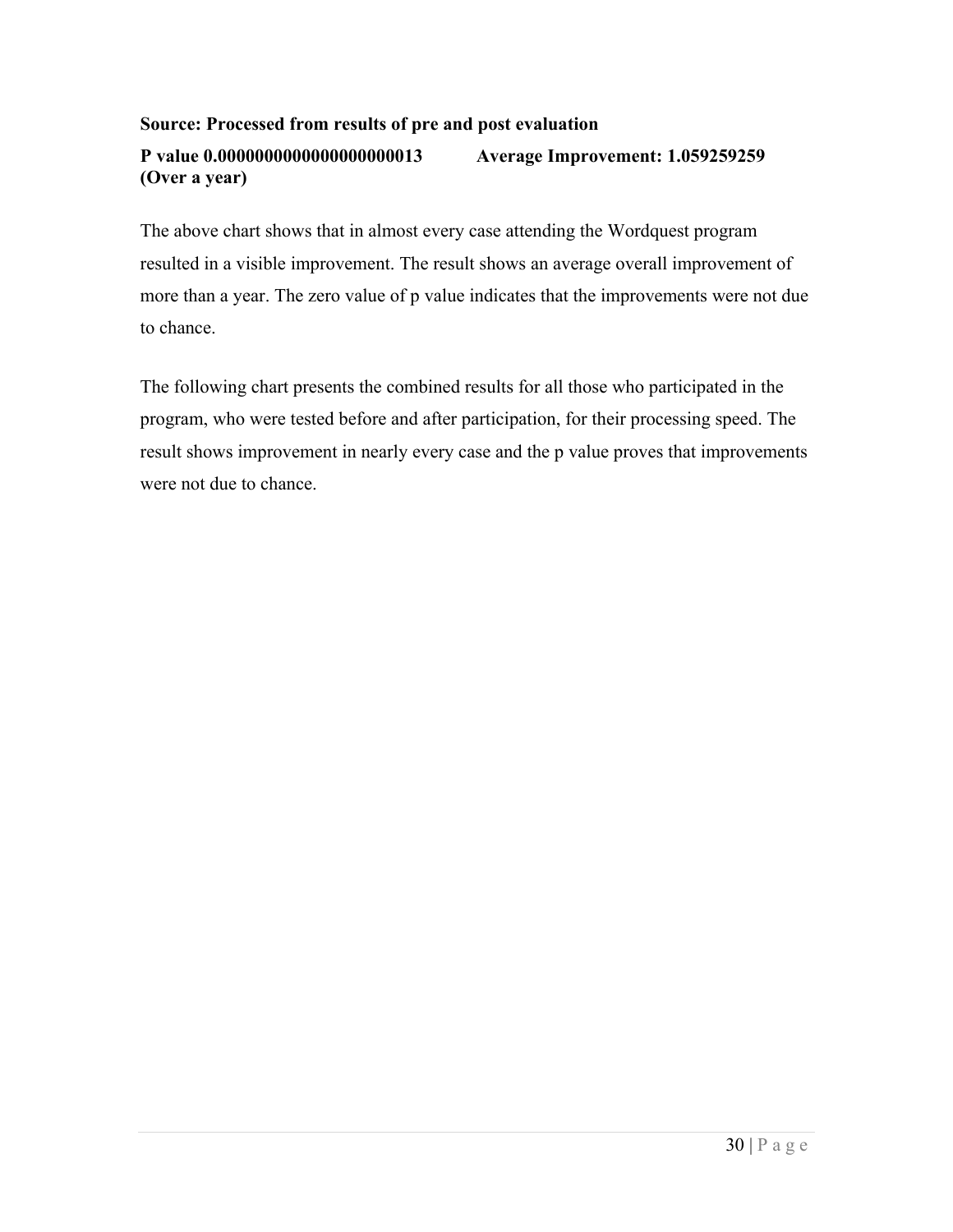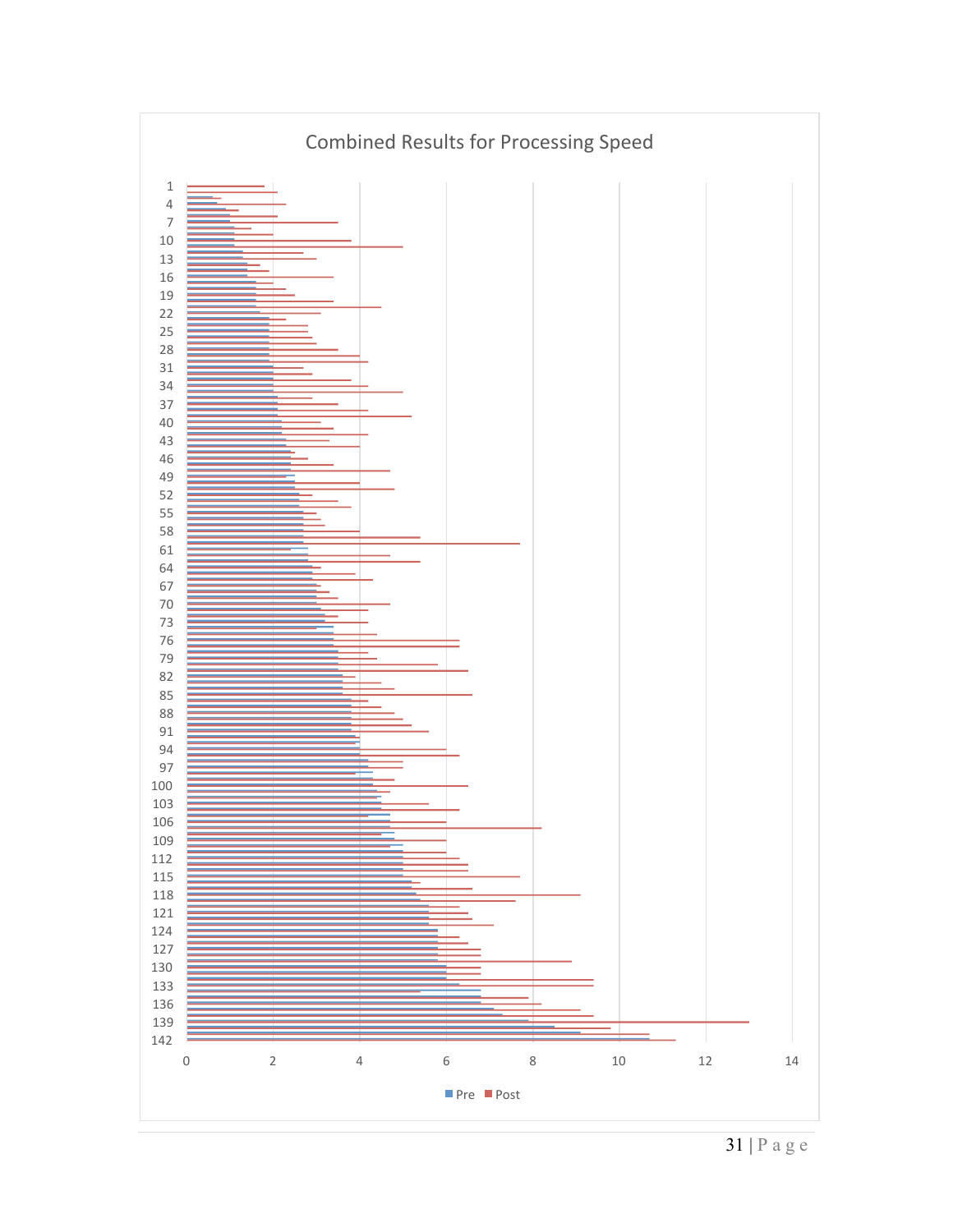**Source: Processed from results of pre and post evaluation** 

**P value 0.000000000000000000000000000010 Average Improvement: 1.297902098 (One year and three months)**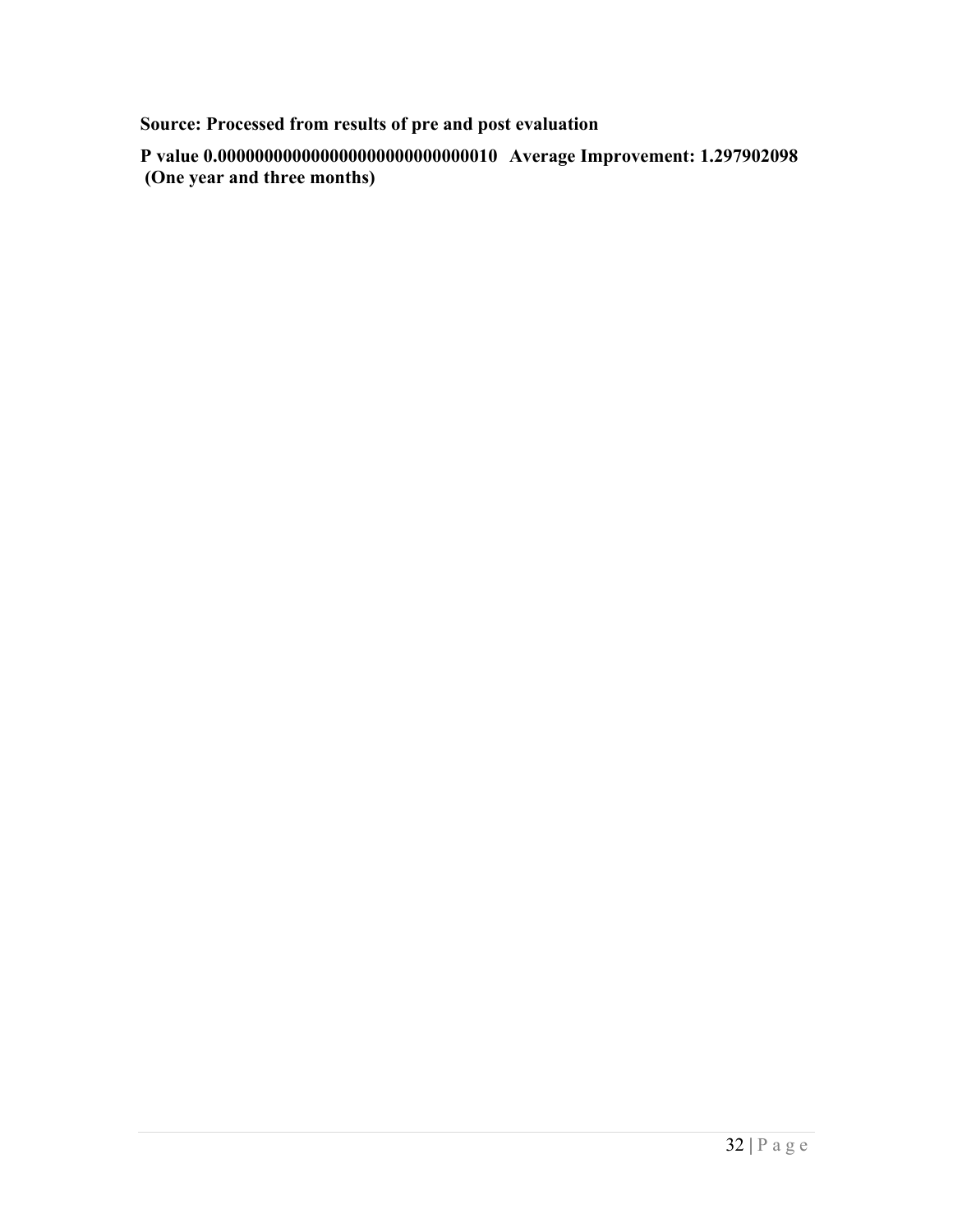## **APPENDIX A**

The following tables present the raw data and the calculation of differences between pre and post-tests for all the participants and clubs. We are not reporting the names or birthdate of the participants for respecting their privacy.

|                         |             | <b>Rio Plaza: The Entire Group</b> |                  | P Value                     | P value        |                |  |                  |                            |
|-------------------------|-------------|------------------------------------|------------------|-----------------------------|----------------|----------------|--|------------------|----------------------------|
|                         |             |                                    |                  | <b>TOSWRF</b><br>Processing |                |                |  |                  |                            |
|                         |             |                                    |                  |                             |                | <b>Speed</b>   |  | 0.00003          | 0.0002                     |
| Grade                   | <b>Name</b> | D.O.B                              | Pre              | Post                        | Pre            | Post           |  | <b>TOSWRF</b>    | Processing<br><b>Speed</b> |
| $\overline{2}$          |             | 2007                               | $\boldsymbol{0}$ | $\boldsymbol{0}$            | 2.9            | 3.1            |  | $\mathbf{0}$     | 0.2                        |
| $\overline{2}$          |             | 2007                               | 2.4              | 2.2                         | 1.9            | 2.3            |  | $-0.2$           | 0.4                        |
| $\overline{4}$          |             | 2005                               | 1.4              | 2.2                         | 2.3            | $\overline{4}$ |  | 0.8              | 1.7                        |
| $\overline{3}$          |             | 2005                               | $\boldsymbol{0}$ | $\mathbf{1}$                | 2.8            | 2.4            |  | $\mathbf{1}$     | $-0.4$                     |
| $\overline{2}$          |             | 2007                               | 2.7              | 3.7                         | 3.6            | 4.8            |  | $\mathbf{1}$     | 1.2                        |
| $\overline{2}$          |             | 2007                               | $\overline{0}$   | $\boldsymbol{0}$            | 2.4            | 2.5            |  | $\boldsymbol{0}$ | 0.1                        |
| $\overline{\mathbf{3}}$ |             | 2007                               | $-1$             | $-1$                        | 1.6            | 2.3            |  | $\boldsymbol{0}$ | 0.7                        |
| $\overline{3}$          |             | 2005                               | 2.4              | 2.7                         | 4.8            | 4.5            |  | 0.3              | $-0.3$                     |
| $\overline{5}$          |             | 2003                               | 3.7              | 6                           | 6.8            | 7.9            |  | 2.3              | 1.1                        |
| $\overline{4}$          |             | 2005                               | $\boldsymbol{0}$ | $\boldsymbol{0}$            | $\overline{4}$ | 3.9            |  | $\boldsymbol{0}$ | $-0.1$                     |
| $\overline{4}$          |             | 2005                               | 2.4              | 3.2                         | 4.5            | 6.3            |  | 0.8              | 1.8                        |
| $\overline{\mathbf{3}}$ |             | 2005                               | 1.2              | 3.7                         | 6.8            | 5.4            |  | 2.5              | $-1.4$                     |
| $\overline{2}$          |             | 2007                               | 1.2              | 1.4                         | 1.9            | $\overline{3}$ |  | 0.2              | 1.1                        |
| $\overline{2}$          |             | 2007                               | $\boldsymbol{0}$ | $\boldsymbol{0}$            | 2.2            | 3.1            |  | $\boldsymbol{0}$ | 0.9                        |
| $\overline{3}$          |             | 2005                               | 1.4              | 3.2                         | 4.7            | 4.2            |  | 1.8              | $-0.5$                     |
| $\overline{3}$          |             | 2006                               | $\boldsymbol{0}$ | 1.4                         | 3.9            | $\overline{4}$ |  | 1.4              | 0.1                        |
| $\overline{4}$          |             | 2005                               | $-1$             | $\boldsymbol{0}$            | 2.7            | 7.7            |  | $\mathbf{1}$     | 5                          |
| $\overline{4}$          |             | 2004                               | 4.7              | 5.2                         | 6              | 9.4            |  | 0.5              | 3.4                        |
| $\overline{4}$          |             | 2004                               | 2.4              | 3.2                         | 5.8            | 8.9            |  | 0.8              | 3.1                        |
| $\overline{3}$          |             | 2005                               | not              |                             |                |                |  |                  |                            |
|                         |             |                                    | 1.4              | valid                       | 1.9            | $\overline{4}$ |  |                  | 2.1                        |
| $\overline{3}$          |             | 2005                               | 3.7              | 4.4                         | 4.5            | 4.4            |  | 0.7              | $-0.1$                     |
| $\overline{4}$          |             | 2004                               | $-1$             | $-1$                        | 2.1            | 3.5            |  | $\boldsymbol{0}$ | 1.4                        |
| $\overline{4}$          |             | 2005                               | 1.2              | 2.2                         | 5.2            | 5.4            |  | $\mathbf{1}$     | 0.2                        |
| $\overline{2}$          |             | 2007                               | $\boldsymbol{0}$ | $\overline{2}$              | 2.7            | $\overline{3}$ |  | $\overline{2}$   | 0.3                        |
| $\overline{4}$          |             | 2004                               | $\overline{2}$   | $\overline{2}$              | 6.3            | 9.4            |  | $\mathbf{0}$     | 3.1                        |
| $\overline{2}$          |             | 2007                               | $\boldsymbol{0}$ | $\boldsymbol{0}$            | 2.2            | 4.2            |  | $\boldsymbol{0}$ | $\overline{2}$             |
| $\overline{2}$          |             | 2007                               | not              | valid                       | 1.7            | 3.1            |  |                  | 1.4                        |
| $\overline{3}$          |             | 2005                               | 1.2              | $\overline{2}$              | 4.4            | 4.7            |  | 0.8              | 0.3                        |
| $\overline{2}$          |             | 2006                               | 3.7              | $\overline{4}$              | 3.8            | 5.2            |  | 0.3              | 1.4                        |
| $\overline{2}$          |             | 2007                               | $-1$             | $-1$                        | 2.4            | 2.8            |  | $\mathbf{0}$     | 0.4                        |
| $\overline{3}$          |             | 2005                               | $\mathbf{0}$     | 1.4                         | 2.7            | $\overline{4}$ |  | 1.4              | 1.3                        |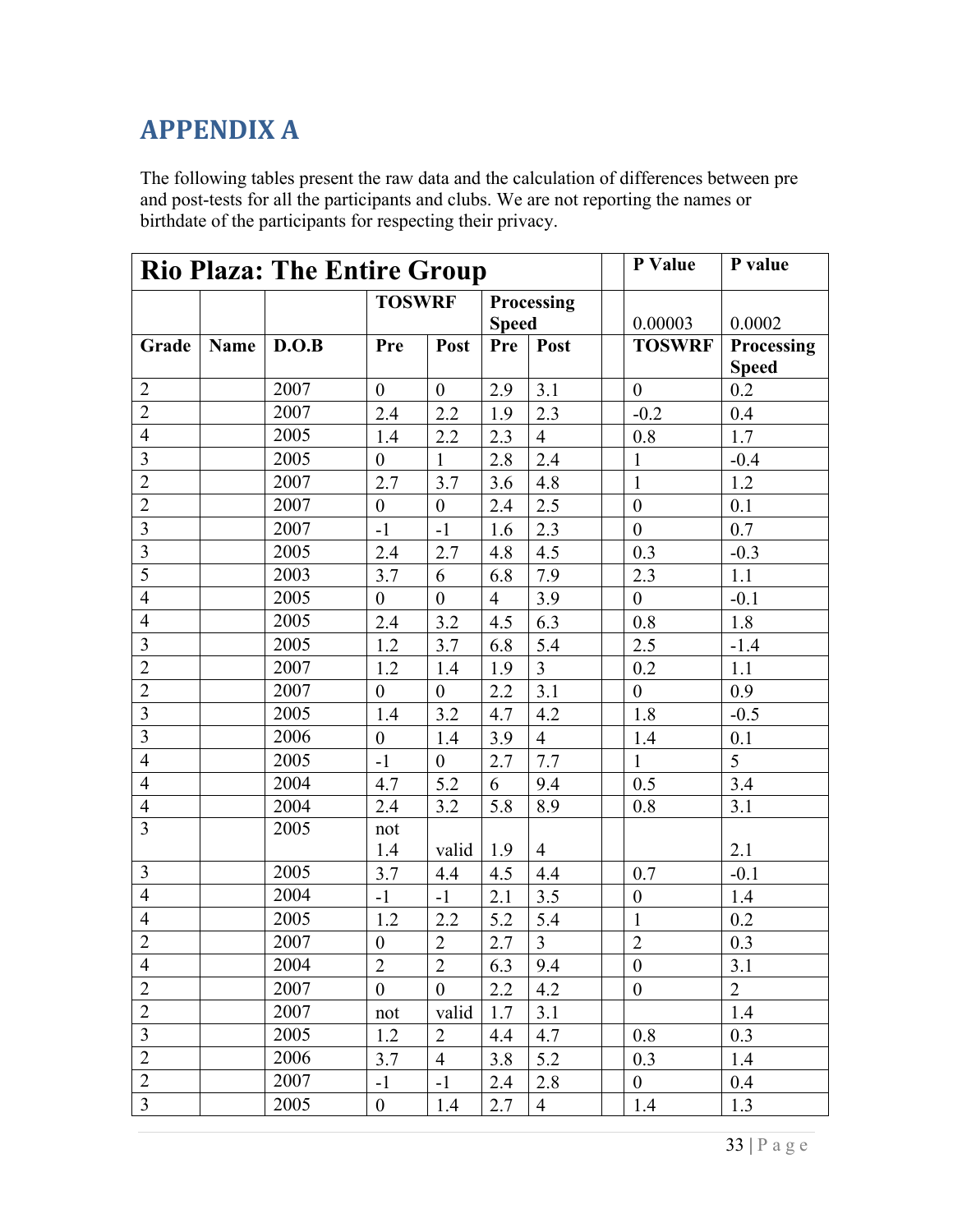|      |       | Rio Real: 2 <sup>nd</sup> Grade |                  |                  |                |  | P Value          | P Value        |  |
|------|-------|---------------------------------|------------------|------------------|----------------|--|------------------|----------------|--|
|      |       |                                 |                  |                  | Processin      |  | 0.0000000029     | 0.00000000     |  |
|      |       |                                 | <b>TOSWRF</b>    |                  | g Speed        |  | $\overline{7}$   | 3<br>Processin |  |
| Name | D.O.B | Pre                             | Post             | Pre              | Post           |  | <b>TOSWRF</b>    | <b>Speed</b>   |  |
|      | 2006  | $\mathbf{1}$                    | 3.2              | 1.9              | 2.8            |  | 2.2              | 0.9            |  |
|      | 2006  | $\boldsymbol{0}$                | 1                | 0.9              | 1.2            |  | $\mathbf{1}$     | 0.3            |  |
|      | 2006  | $\overline{2}$                  | 3.7              | 2.3              | 3.3            |  | 1.7              | $\mathbf{1}$   |  |
|      | 2006  | $\boldsymbol{0}$                | $\mathbf{1}$     | 2.1              | 2.9            |  | $\mathbf{1}$     | 0.8            |  |
|      | 2006  | $-1$                            | $-1$             | 2.5              | $\overline{4}$ |  | $\boldsymbol{0}$ | 1.5            |  |
|      | 2006  | $-1$                            | 1.4              | $\boldsymbol{0}$ | 2.1            |  | 2.4              | 2.1            |  |
|      | 2006  | $\boldsymbol{0}$                | $\overline{2}$   | 1.4              | 1.9            |  | $\overline{2}$   | 0.5            |  |
|      | 2007  | $\boldsymbol{0}$                | $\overline{2}$   | 1.6              | 4.5            |  | $\overline{2}$   | 2.9            |  |
|      | 2006  | $-1$                            | $\mathbf{1}$     | 1.1              | 3.8            |  | $\overline{2}$   | 2.7            |  |
|      | 2006  | $-1$                            | $-1$             | 0.7              | 2.3            |  | $\boldsymbol{0}$ | 1.6            |  |
|      | 2006  | $-1$                            | $\boldsymbol{0}$ | $\mathbf{0}$     | 1.8            |  | 1                | 1.8            |  |
|      | 2006  | $-1$                            | $-1$             | 3.4              | 6.3            |  | $\boldsymbol{0}$ | 2.9            |  |
|      | 2006  | 2.7                             | 3.2              | 2.7              | 3.2            |  | 0.5              | 0.5            |  |
|      | 2006  | $-1$                            | $-1$             | 1.9              | 2.9            |  | $\boldsymbol{0}$ | $\overline{1}$ |  |
|      | 2006  | 1.4                             | 3.2              | 2.5              | 4.8            |  | 1.8              | 2.3            |  |
|      | 2006  | 1.4                             | 3.2              | 2.1              | 4.2            |  | 1.8              | 2.1            |  |
|      | 2006  | 1.2                             | $\overline{2}$   | 1.9              | 2.8            |  | 0.8              | 0.9            |  |
|      | 2006  | $-1$                            | $-1$             | 1.6              | 2.5            |  | $\boldsymbol{0}$ | 0.9            |  |
|      | 2006  | $-1$                            | 3.2              | 2.1              | 5.2            |  | 4.2              | 3.1            |  |
|      | 2006  | $-1$                            | 3.2              | 3.4              | 6.3            |  | 4.2              | 2.9            |  |
|      | 2006  | $-1$                            | $\mathbf{1}$     | $\overline{2}$   | 4.2            |  | $\overline{2}$   | 2.2            |  |
|      | 2006  | 2.4                             | 3.2              | $\overline{2}$   | 2.9            |  | 0.8              | 0.9            |  |
|      | 2006  | $-1$                            | $\mathbf{1}$     | 1.9              | 3.5            |  | $\overline{2}$   | 1.6            |  |
|      | 2006  | $-1$                            | $-1$             | 2.2              | $3.4$          |  | $\boldsymbol{0}$ | 1.2            |  |
|      | 2006  | $-1$                            | 1.4              | 2.4              | 4.7            |  | 2.4              | 2.3            |  |
|      | 2006  | $\theta$                        | 1.4              | 2.4              | 3.4            |  | 1.4              | $\mathbf{1}$   |  |
|      | 2006  | $\boldsymbol{0}$                | $\overline{2}$   | 0.6              | 0.8            |  | $\overline{2}$   | 0.2            |  |
|      | 2006  |                                 |                  | 1.6              | $\overline{2}$ |  |                  | 0.4            |  |
|      | 2006  | 2.4                             | $\overline{4}$   | 2.5              | 2.3            |  | 1.6              | $-0.2$         |  |
|      | 2006  | $\boldsymbol{0}$                | $\overline{2}$   | 1.1              | 1.5            |  | $\overline{2}$   | 0.4            |  |
|      | 2006  | not                             | valid            | 1.3              | 2.7            |  |                  | 1.4            |  |
|      | 2006  | 1.4                             | 2.7              | $\mathbf{1}$     | 2.1            |  | 1.3              | 1.1            |  |
|      | 2006  | $-1$                            | 1.4              | 1.3              | $\overline{3}$ |  | 2.4              | 1.7            |  |
|      | 2006  | 2.4                             | 2.7              | 1.6              | 3.4            |  | 0.3              | 1.8            |  |
|      | 2006  | 1.2                             | 1.4              | 1.4              | 1.7            |  | 0.2              | 0.3            |  |
|      | 2006  | $-1$                            | 1.4              | $\overline{3}$   | 4.7            |  | 2.4              | 1.7            |  |
|      | 2006  | $-1$                            | 2.2              | 3.6              | 6.6            |  | 3.2              | $\overline{3}$ |  |
|      |       | 1                               | 3.2              | 1.9              | 2.8            |  | 2.2              | 0.9            |  |

| P Value                                   | P Value                  |
|-------------------------------------------|--------------------------|
| 0.0000000029                              | 0.00000000001            |
| $\overline{7}$                            | 3                        |
|                                           | Processing               |
| <b>TOSWRF</b>                             | <b>Speed</b>             |
| 2.2                                       | 0.9                      |
| $\overline{1}$                            | 0.3                      |
| 1.7                                       | $\mathbf{1}$             |
| $\mathbf{1}$                              | 0.8                      |
| $\overline{0}$                            | $\overline{1.5}$         |
| 2.4                                       | 2.1                      |
|                                           | $\frac{0.5}{2.9}$        |
|                                           |                          |
|                                           | 2.7                      |
|                                           |                          |
| $\frac{2}{2}$ $\frac{2}{0}$ $\frac{0}{1}$ |                          |
| $\overline{0}$                            | $\frac{1.6}{1.8}$<br>2.9 |
| $\overline{0.5}$                          | $\overline{0.5}$         |
| $\overline{0}$                            | $\overline{1}$           |
| 1.8                                       | $\overline{2.3}$         |
| 1.8                                       | 2.1                      |
| 0.8                                       | 0.9                      |
| $\overline{0}$                            | 0.9                      |
| $\overline{4.2}$                          | 3.1                      |
| 4.2                                       | $\frac{2.9}{2.9}$        |
| $\overline{2}$                            | $\frac{2.2}{2.2}$        |
| $\overline{0.8}$                          | 0.9                      |
| $\overline{2}$                            | 1.6                      |
| $\overline{0}$                            | 1.2                      |
| 2.4                                       | 2.3                      |
| 1.4                                       | $\mathbf 1$              |
| $\overline{c}$                            | 0.2                      |
|                                           | 0.4                      |
| 1.6                                       | $-0.2$                   |
| $\overline{2}$                            | 0.4                      |
|                                           | 1.4                      |
| 1.3                                       | 1.1                      |
| $\frac{2.4}{2.4}$                         | 1.7                      |
| 0.3                                       | 1.8                      |
| 0.2                                       | 0.3                      |
| 2.4                                       | 1.7                      |
| 3.2                                       | $\overline{\mathbf{3}}$  |
| 2.2                                       | 0.9                      |
|                                           |                          |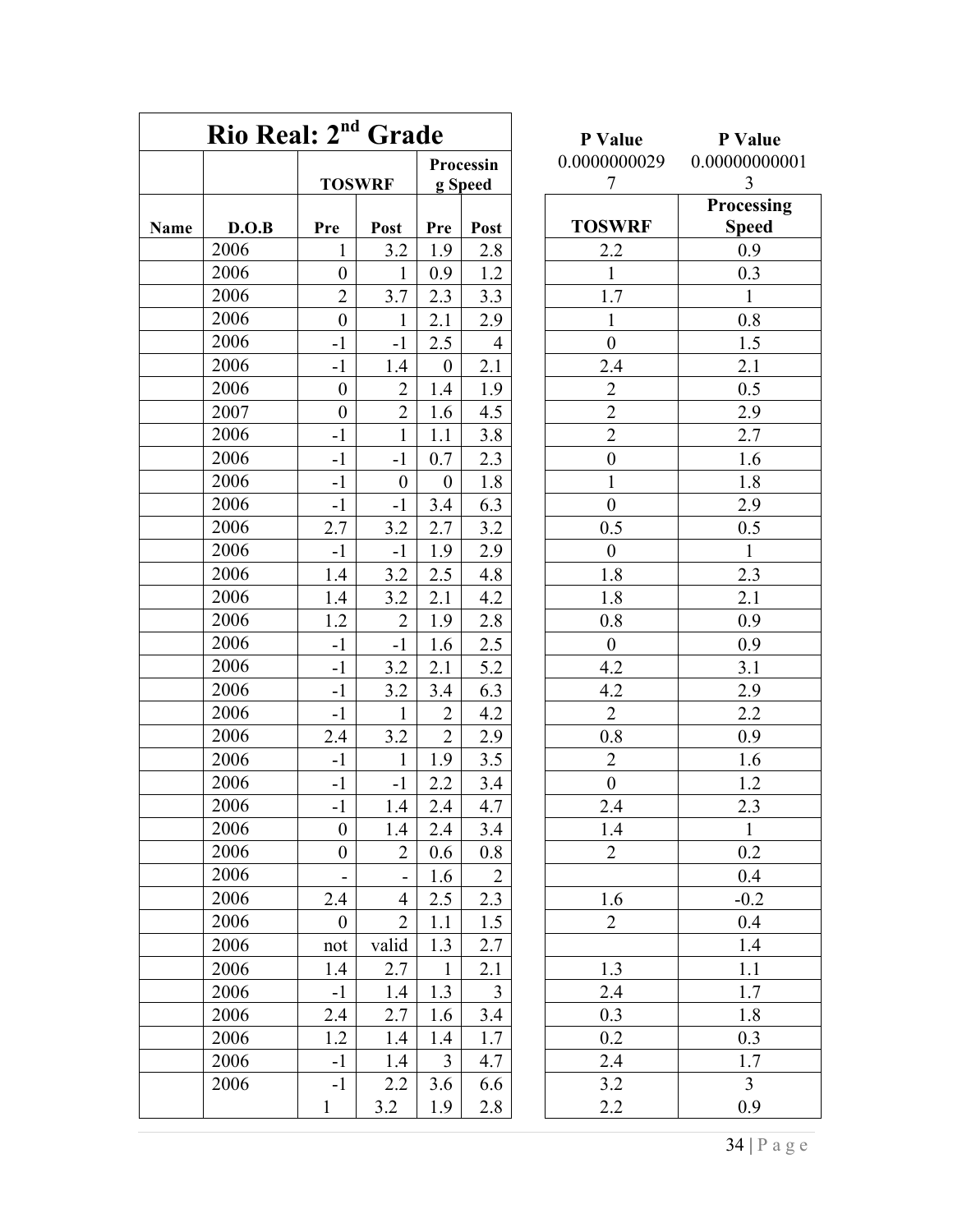|             | <b>Rio Real: 3rd Grade</b> | P Value          | P value                    |       |                |                  |                           |
|-------------|----------------------------|------------------|----------------------------|-------|----------------|------------------|---------------------------|
|             |                            | <b>TOSWRF</b>    | Processing<br><b>Speed</b> | 0.003 | 0.00000'       |                  |                           |
| <b>Name</b> | D.O.B                      | Pre              | Post                       | Pre   | Post           | <b>TOSWRF</b>    | Processir<br><b>Speed</b> |
|             | 2005                       | 1.2              | $\overline{2}$             | 3.6   | 4.5            | 0.8              | 0.9                       |
|             | 2004                       | $-1$             | $-1$                       | 1     | 3.5            | $\boldsymbol{0}$ | 2.5                       |
|             | 2005                       | $\boldsymbol{0}$ | 1.4                        | 2.7   | 5.4            | 1.4              | 2.7                       |
|             | 2005                       | $\boldsymbol{0}$ | $\overline{2}$             | 3.8   | 4.5            | $\overline{2}$   | 0.7                       |
|             | 2005                       | 3                | 4.4                        | 3.8   | 4.2            | 1.4              | 0.4                       |
|             | 2005                       | 3                | 3.2                        | 4     | 6              | 0.2              | $\overline{2}$            |
|             | 2005                       | $\mathbf{0}$     | 2.7                        | 2.9   | 3.9            | 2.7              | $\mathbf{1}$              |
|             | 2005                       | 3.7              | $\overline{4}$             | 4.5   | 5.6            | 0.3              | 1.1                       |
|             | 2005                       | $\boldsymbol{0}$ | $\overline{2}$             | 2.6   | 2.9            | $\overline{2}$   | 0.3                       |
|             | age 7                      | $-1$             | $-1$                       | 2.6   | 3.5            | $\overline{0}$   | 0.9                       |
|             | 2004                       | 4.7              | 5.2                        | 3.1   | 4.2            | 0.5              | 1.1                       |
|             | 2004                       | $\boldsymbol{0}$ | 4.4                        | 1.1   | 5              | 4.4              | 3.9                       |
|             | 2005                       | $\overline{2}$   | 2.7                        | 1.4   | 3.4            | 0.7              | $\overline{2}$            |
|             | 2005                       | $-1$             | $-1$                       | 3     | 3.3            | $\boldsymbol{0}$ | 0.3                       |
|             | 2005                       | 2.4              | $\overline{2}$             | 3.2   | 3.5            | $-0.4$           | 0.3                       |
|             | 2005                       | 3.7              | 3.7                        | 4.3   | 6.5            | $\boldsymbol{0}$ | 2.2                       |
|             | 2005                       | $\overline{2}$   | $\overline{2}$             | 3.6   | 3.9            | $\boldsymbol{0}$ | 0.3                       |
|             | 2005                       |                  | Invalid                    | 1.1   | $\overline{2}$ |                  |                           |
|             | 2004                       | $-1$             | $\overline{2}$             | 2.6   | 3.8            | 3                | 1.2                       |
|             | 2005                       | $\overline{2}$   | $\overline{2}$             | 3     | $3.5$          | $\boldsymbol{0}$ | 0.5                       |
|             | 2005                       | 1.4              | $\overline{2}$             | 5     | 6.3            | 0.6              | 1.3                       |

|                                                                                                                                                                                                                                                 |                                                                                                       | P Value           | P value                              |  |  |  |
|-------------------------------------------------------------------------------------------------------------------------------------------------------------------------------------------------------------------------------------------------|-------------------------------------------------------------------------------------------------------|-------------------|--------------------------------------|--|--|--|
|                                                                                                                                                                                                                                                 | ocessing<br>Speed                                                                                     | 0.003             | 0.000007                             |  |  |  |
|                                                                                                                                                                                                                                                 | Post                                                                                                  | <b>TOSWRF</b>     | Processing<br><b>Speed</b>           |  |  |  |
|                                                                                                                                                                                                                                                 | 4.5                                                                                                   | 0.8               | 0.9                                  |  |  |  |
|                                                                                                                                                                                                                                                 | 3.5                                                                                                   | $\boldsymbol{0}$  | 2.5                                  |  |  |  |
|                                                                                                                                                                                                                                                 | 5.4                                                                                                   |                   | 2.7                                  |  |  |  |
|                                                                                                                                                                                                                                                 |                                                                                                       | $\frac{1.4}{2}$   | 0.7                                  |  |  |  |
|                                                                                                                                                                                                                                                 | $\frac{4.5}{4.2}$                                                                                     | $\frac{1.4}{0.2}$ | $\frac{0.4}{2}$                      |  |  |  |
|                                                                                                                                                                                                                                                 | $\overline{6}$                                                                                        |                   |                                      |  |  |  |
|                                                                                                                                                                                                                                                 | 3.9                                                                                                   | 2.7               |                                      |  |  |  |
|                                                                                                                                                                                                                                                 | 5.6                                                                                                   |                   | $\overline{1.1}$                     |  |  |  |
|                                                                                                                                                                                                                                                 | 2.9                                                                                                   | $\frac{0.3}{2}$   | $\overline{0.3}$                     |  |  |  |
|                                                                                                                                                                                                                                                 |                                                                                                       |                   | 0.9                                  |  |  |  |
|                                                                                                                                                                                                                                                 | $\frac{3.5}{4.2}$ $\frac{4.2}{5}$ $\frac{3.4}{3.3}$ $\frac{3.5}{5}$ $\frac{6.5}{3.8}$ $\frac{2}{3.8}$ | $\overline{0.5}$  | $\frac{1.1}{3.9}$<br>$\frac{2}{0.3}$ |  |  |  |
|                                                                                                                                                                                                                                                 |                                                                                                       | 4.4               |                                      |  |  |  |
|                                                                                                                                                                                                                                                 |                                                                                                       | 0.7               |                                      |  |  |  |
|                                                                                                                                                                                                                                                 |                                                                                                       | $\boldsymbol{0}$  |                                      |  |  |  |
|                                                                                                                                                                                                                                                 |                                                                                                       | $-0.4$            | 0.3                                  |  |  |  |
|                                                                                                                                                                                                                                                 |                                                                                                       | $\boldsymbol{0}$  | 2.2                                  |  |  |  |
|                                                                                                                                                                                                                                                 |                                                                                                       | $\boldsymbol{0}$  | 0.3                                  |  |  |  |
|                                                                                                                                                                                                                                                 |                                                                                                       |                   |                                      |  |  |  |
| $\frac{5}{61}$ $\frac{1}{7}$ $\frac{8}{8}$ $\frac{8}{4}$ $\frac{1}{9}$ $\frac{5}{5}$ $\frac{6}{5}$ $\frac{1}{1}$ $\frac{1}{1}$ $\frac{1}{4}$ $\frac{1}{3}$ $\frac{1}{2}$ $\frac{3}{8}$ $\frac{5}{1}$ $\frac{1}{5}$ $\frac{1}{5}$ $\frac{5}{15}$ |                                                                                                       | $\mathfrak{Z}$    | 1.2                                  |  |  |  |
|                                                                                                                                                                                                                                                 | $\overline{3.5}$                                                                                      | $\overline{0}$    | $\overline{0.5}$                     |  |  |  |
|                                                                                                                                                                                                                                                 | $\overline{6.3}$                                                                                      | $0.\overline{6}$  | 1.3                                  |  |  |  |

|             | <b>Rio Real: 4th Grade</b> | P Value        | P val |     |                            |               |                               |
|-------------|----------------------------|----------------|-------|-----|----------------------------|---------------|-------------------------------|
|             |                            | <b>TOSWRF</b>  |       |     | Processing<br><b>Speed</b> | 0.00008       | 0.00000                       |
| <b>Name</b> | D.O.B                      | Pre            | Post  | Pre | Post                       | <b>TOSWRF</b> | <b>Process</b><br><b>Spee</b> |
|             | 2003                       | 2.4            | 3.2   | 5.4 | 7.6                        | 0.8           | 2.2                           |
|             | 2003                       | $\overline{2}$ | 2.7   | 4.2 | 5                          | 0.7           | 0.8                           |
|             | 2004                       | 3.7            | 3.7   | 3.5 | 4.4                        | $\theta$      | 0.9                           |
|             | 2004                       | 3.7            | 6     | 5.6 | 7.1                        | 2.3           | 1.5                           |
|             | 2004                       | 2.4            | 3.2   | 5   | 6.5                        | 0.8           | 1.5                           |
|             | 2004                       | Invalid        |       | 4   | 6.3                        |               | 2.3                           |
|             | 2004                       | 4              | 3.2   | 2.8 | 4.7                        | $-0.8$        | 1.9                           |
|             | 2004                       | 3.7            | 3.7   | 3.5 | 5.8                        | $\theta$      | 2.3                           |
|             | 2004                       | 3.7            | 5.2   | 6   | 6.8                        | 1.5           | 0.8                           |
|             | 2003                       | 4.2            | 7.4   | 6.8 | 8.2                        | 3.2           | 1.4                           |

|   | ocessing<br>Speed   | 0.00008       | 0.000000005                |
|---|---------------------|---------------|----------------------------|
| ŗ | Post                | <b>TOSWRF</b> | Processing<br><b>Speed</b> |
| 4 | 7.6                 | $\rm 0.8$     | 22                         |
|   |                     |               | 0.8                        |
|   | $\Lambda$ $\Lambda$ |               | ΛΛ                         |

**Rio Real: 4th Grade P Value P value**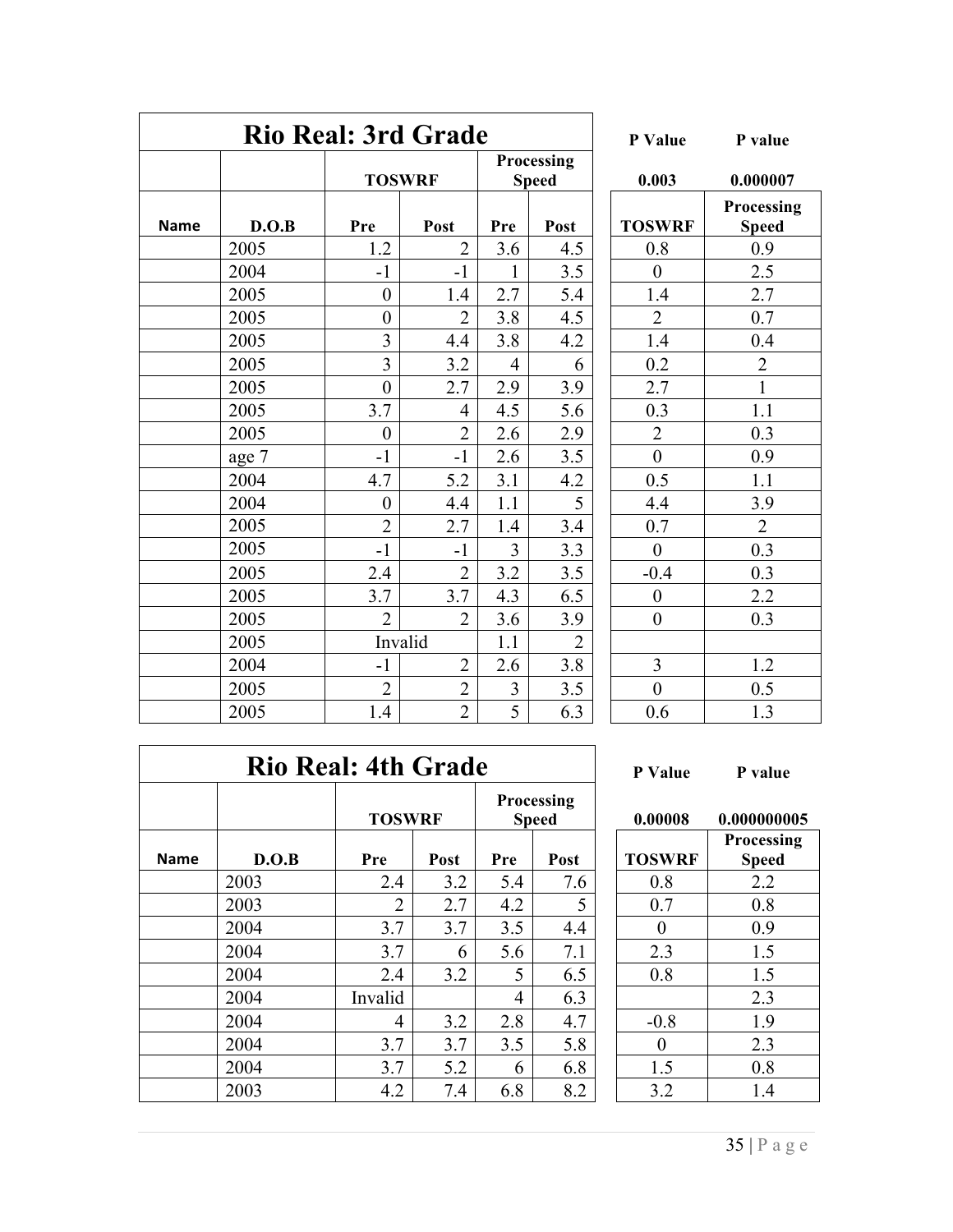| 2004 | 2.4              | 3.7            | 3.8            | 4.8            | 1.3    | $\mathbf{1}$     |
|------|------------------|----------------|----------------|----------------|--------|------------------|
| 2004 | $\overline{2}$   | 5.2            | 3.5            | 4.2            | 3.2    | 0.7              |
| 2004 | 2.4              | 3.2            | $\overline{2}$ | 5              | 0.8    | $\overline{3}$   |
| 2004 | $\overline{3}$   | 3.2            | 1.9            | 4.2            | 0.2    | 2.3              |
| 2003 | 3.7              | 5.2            | 2.9            | 4.3            | 1.5    | 1.4              |
| 2004 | 3.7              | $\overline{4}$ | 5.6            | 6.3            | 0.3    | 0.7              |
| 2004 | 3.7              | 3.2            | 3.8            | 5.6            | $-0.5$ | 1.8              |
| 2003 | 2.4              | 3.7            | 2.8            | 5.4            | 1.3    | 2.6              |
| 2004 | 2.4              | 2.2            | $\overline{2}$ | 3.8            | $-0.2$ | 1.8              |
| 2003 | 3.7              | 4.4            | 5              | 4.7            | 0.7    | $-0.3$           |
| 2004 | 3.7              | 5.2            | 10.7           | 11.3           | 1.5    | 0.6              |
| 2004 | Invalid          |                | 3.4            | 4.4            |        | $\mathbf{1}$     |
| 2003 | Invalid          |                | $\overline{2}$ | 2.7            |        | 0.7              |
| 2004 | $\overline{3}$   | 3.2            | 5.8            | 6.8            | 0.2    | $\mathbf{1}$     |
| 2004 | $\overline{3}$   | 3.2            | 3.4            | $\overline{3}$ | 0.2    | $-0.4$           |
| 2004 | 3.4              | 3.7            | 2.7            | 3.1            | 0.3    | 0.4              |
| 2004 | $\boldsymbol{0}$ | 2.2            | 3.5            | 6.5            | 2.2    | $\overline{3}$   |
| 2004 | 2.7              | $\overline{4}$ | 3.2            | 4.2            | 1.3    | $\mathbf{1}$     |
| 2004 | 3.7              | 5.2            | 5.6            | 6.6            | 1.5    | $\mathbf{1}$     |
| 2003 | 3.7              | $\overline{4}$ |                |                | 0.3    | $\boldsymbol{0}$ |

| <b>Rio Real: Grade 5th</b> |       |                |                |                            |      | P Value      | P value        |
|----------------------------|-------|----------------|----------------|----------------------------|------|--------------|----------------|
|                            |       |                |                |                            |      | 0.0002       | 0.0002         |
|                            |       | <b>TOSWRF</b>  |                | Processing<br><b>Speed</b> |      |              |                |
|                            |       |                |                |                            |      |              |                |
| Name                       | D.O.B | Pre            | Post           | Pre                        | Post | <b>TOSWR</b> | Processin      |
|                            |       |                |                |                            |      | $\mathbf{F}$ | g Speed        |
|                            | 2003  | $-1$           | $\overline{0}$ | $\overline{3}$             | 3.1  | $\mathbf{1}$ | 0.1            |
|                            | 2003  | 3.7            | 5.2            | 5                          | 6    | 1.5          | $\mathbf{1}$   |
|                            | 2003  | 3.7            | 5.2            | 4.7                        | 6    | 1.5          | 1.3            |
|                            | 2003  | 3.7            | 5.2            | 5.3                        | 9.1  | 1.5          | 3.8            |
|                            | 2003  | $\overline{2}$ | 4.4            | 4.7                        | 8.2  | 2.4          | 3.5            |
|                            | 2003  | 3.7            | 5.2            | 7.3                        | 9.4  | 1.5          | 2.1            |
|                            | 2002  | 3.7            | 5.2            | 7.9                        | 13   | 1.5          | 5.1            |
|                            | 2003  | 3.4            | 3.2            | 5.8                        | 6.5  | $-0.2$       | 0.7            |
|                            | 2003  | 6              | 7.4            | 7.1                        | 9.1  | 1.4          | $\overline{2}$ |
|                            | 2003  | 3.7            | 5.2            | 4.3                        | 3.9  | 1.5          | $-0.4$         |
|                            | 2002  | $\overline{2}$ | 3.2            | 4.2                        | 5    | 1.2          | 0.8            |
|                            | 2002  | 6              | 5.2            | 5                          | 7.7  | $-0.8$       | 2.7            |
|                            | 2003  | 4.2            | 6.7            | 4.8                        | 6    | 2.5          | 1.2            |
|                            | 2003  | 3.7            | 3.2            | 5.8                        | 6.8  | $-0.5$       | $\mathbf{1}$   |
|                            | 2002  | 6              | 7.4            | 5.2                        | 6.6  | 1.4          | 1.4            |